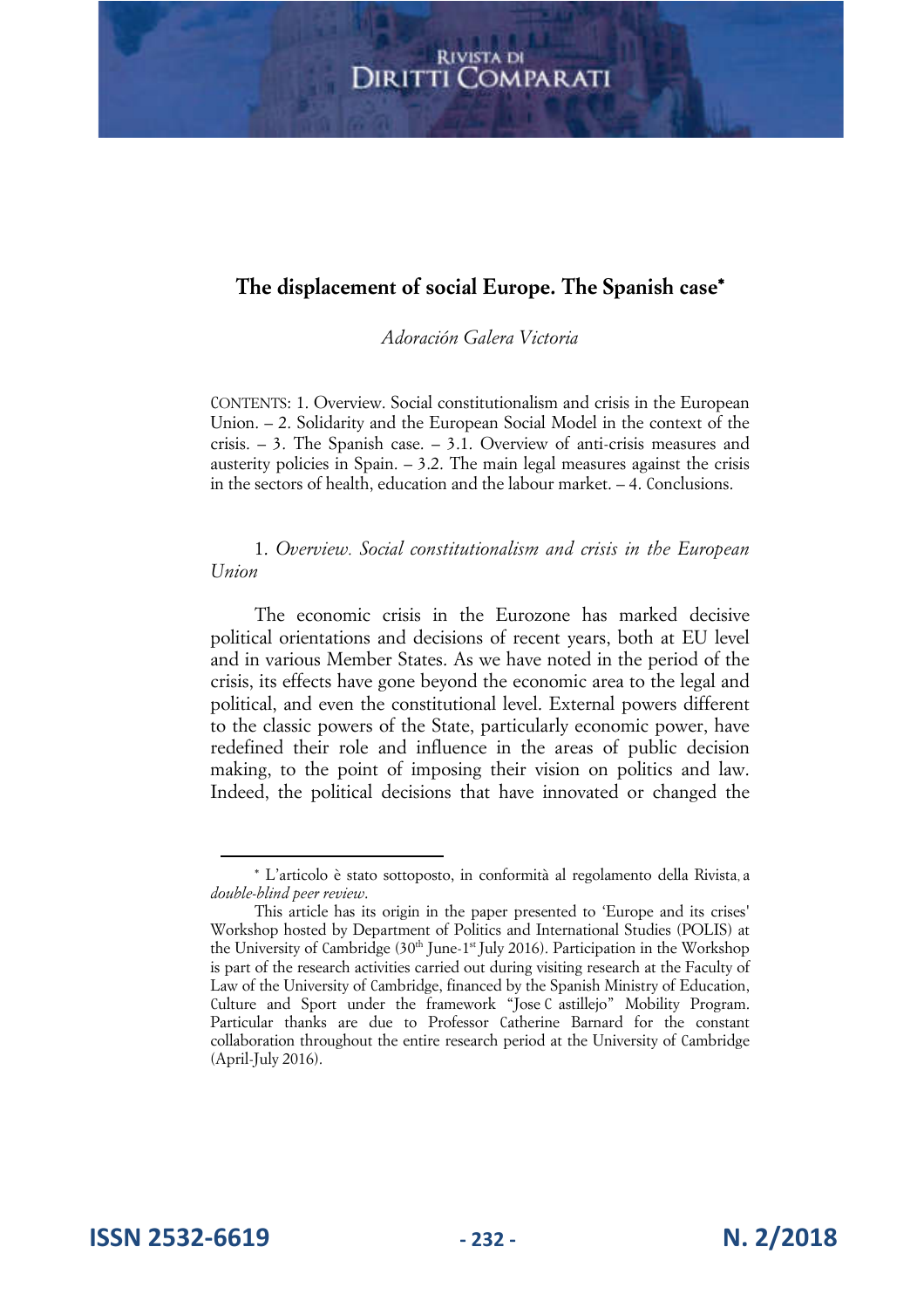#### Adoración Galera Victoria *The displacement of social Europe. The Spanish case*

"European crisis law" have been encouraged by economic factors<sup>1</sup>. However, these public crisis-influenced decisions have an immediate effect in terms of solidarity and effectiveness of social rights in the European Union.

Indeed, it is precisely for that reason that we would like to recall that in European constitutional culture the State assumes a responsibility with citizens who must be guaranteed social benefits<sup>2</sup>. In European constitutions adopted after the Second World War and later are illustrative of the commitment to the equality and social model of the state. These types of constitution express a clear political ideal and opt for a State provider of services and benefits to citizens (the Welfare State). Social rights appear in the orbit of protection that the state provides to citizens. They are rights that, as opposed to the classic individual rights arising in the context of the liberal era, express the State's commitment to the value of equality<sup>3</sup>. The constitutional recognition of social rights expresses the essential values to society and, in turn, determines a line of action for public authorities. Equality not only requires equal treatment between individual and collective subjects of rights, but because of its finalist nature, it requires the establishment of measures to correct social inequalities.

The constitutionalization of a social State is a core material element of this Constitution; on the other hand it determines the activity of public power, which shall carry out measures relating to the intervention-transformation of reality in order to achieve equal rights

**ISSN 2532-6619 - 233 - N. 2/2018**

<sup>1</sup> F. Balaguer Callejón, *Crisis económica y crisis constitucional en Europa* in *Revista Española de Derecho constitucional*, 98, 2013, p. 91. In fact, the crisis has made evident the current changes in the world. In this regard see J. Esteve, *La nueva relación entre Estado y sociedad. Aproximación al trasfondo de la crisis*, Madrid, 2013, p. 115.

<sup>&</sup>lt;sup>2</sup> "Most constitutional systems in Europe are based upon the assumption that the State should play an active role in securing the economic and social well-being of its people" C. O'Cinneide, *Austerity and the Faded Dream of a Social Europe*, in A. Nolan (ed.), *Economic and Social Rights after the Global Financial Crisis*, Cambridge, 2014, p. 69-201.

<sup>3</sup> D. Grimm, *Types of Constitutions*, in M. Rosenfeld-A. Sajo (eds.) *The Oxford Handbook of Comparative Constitutional Law*, Oxford, 2012, p. 98 and 125.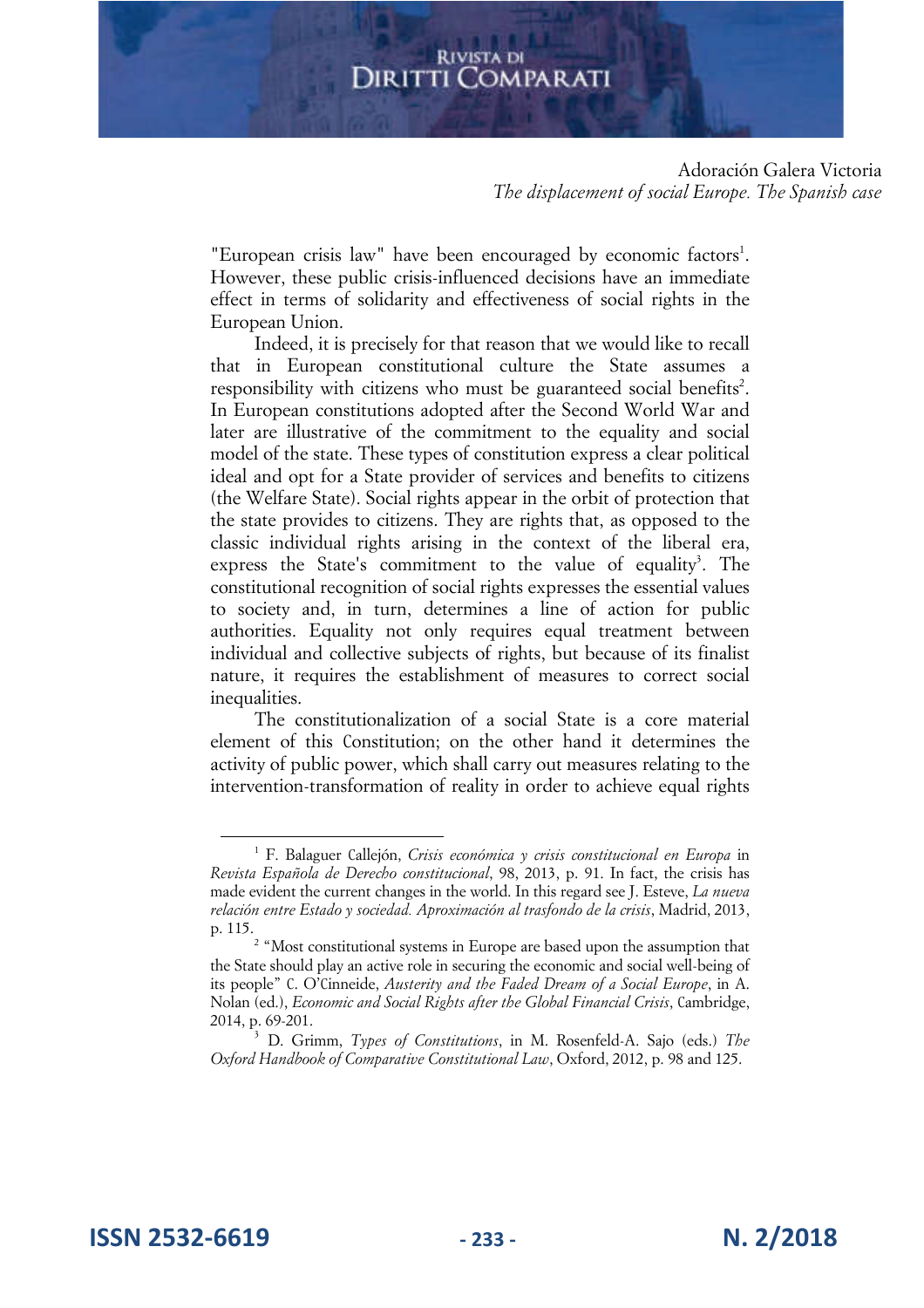Adoración Galera Victoria *The displacement of social Europe. The Spanish case* 

for all<sup>4</sup>. The State connects the social needs of citizens, holders of rights in the State, with the activity of the public authorities. Thus, in European constitutionalism, the relations between political power and civil society change. The State assumes obligations to citizens and recognises and guarantees social rights.

However, the economic crisis in the Eurozone highlighted the huge gap that currently exists between reality and norm<sup>5</sup>, between reality and rhetoric<sup>6</sup>. The Rule of Law has been challenged by the new European economic governance<sup>7</sup>. The Rule of Law is an essential constitutional principle and decisions taken by the political authorities in the European public arena have turned against it. Not only has this basic principle of constitutionalism been challenged, but also the solidarity principle and social dimension of European Union.

In the framework of the so-called new constitutionalism, the neoliberal theory and its practices have failed to deliver economic and social development for the people in the world<sup>8</sup>. Even such neoliberal practices go beyond because they invalidate the public opinion and silence the popular resistance<sup>9</sup>. And Europe Union is not an exception. The austerity measures and restrictions on public spending have affected people incisively, generating greater inequalities and

<sup>4</sup> C. de Cabo, *El Tratado constitucional europeo y el constitucionalismo del Estado social* in *Teoría y Realidad Constitucional*, 19, 2007, p. 199 at 213.

<sup>5</sup> C. de Cabo, *Constitucionalismo del Estado social y Unión Europea en el contexto globalizador,* in *Revista de Derecho Constitucional Europeo*, 11, 2009; Text available at www.ugr.es/~redce/REDCE11/articulos/01CarlosDeCabo.htm (accessed 15 March 2018).

<sup>6</sup> C. O'Cinneide, *supra* n. 4.

<sup>7</sup> See C. Kilpatrick, *On the Rule of Law and Economic Emergency: The Degradation of Basic Legal Values in Europe's Bailouts,* in *Oxford Journal of Legal Studies*, 2015, p. 1 at 29; B. De Witte, *Euro Crisis Responses and the EU Legal Order: Increased Institutional Variation or Constitutional Mutation? European Constitutional Law Review*, 11 (3), 2015, p. 434-457. See also, S. Peers *Towards a New Form of EU Law? The Use of EU Institutions outside the EU Legal Framework*) *European Constitutional Law Review*, 9 (1), 2013, p. 37-72.

<sup>8</sup> See S. Gill and I. Bakker *New constitutionalism and the social reproduction of caring institutions,* in *Theoretical Medicine and Bioethics*, 27, 2006 p. 35–57.

<sup>9</sup> See among others C. B. Tansel (ed.) *States of discipline: Authoritarian Neoliberalism and the Contested Reproduction of Capitalist Order* (Transforming Capitalism), London, 2017.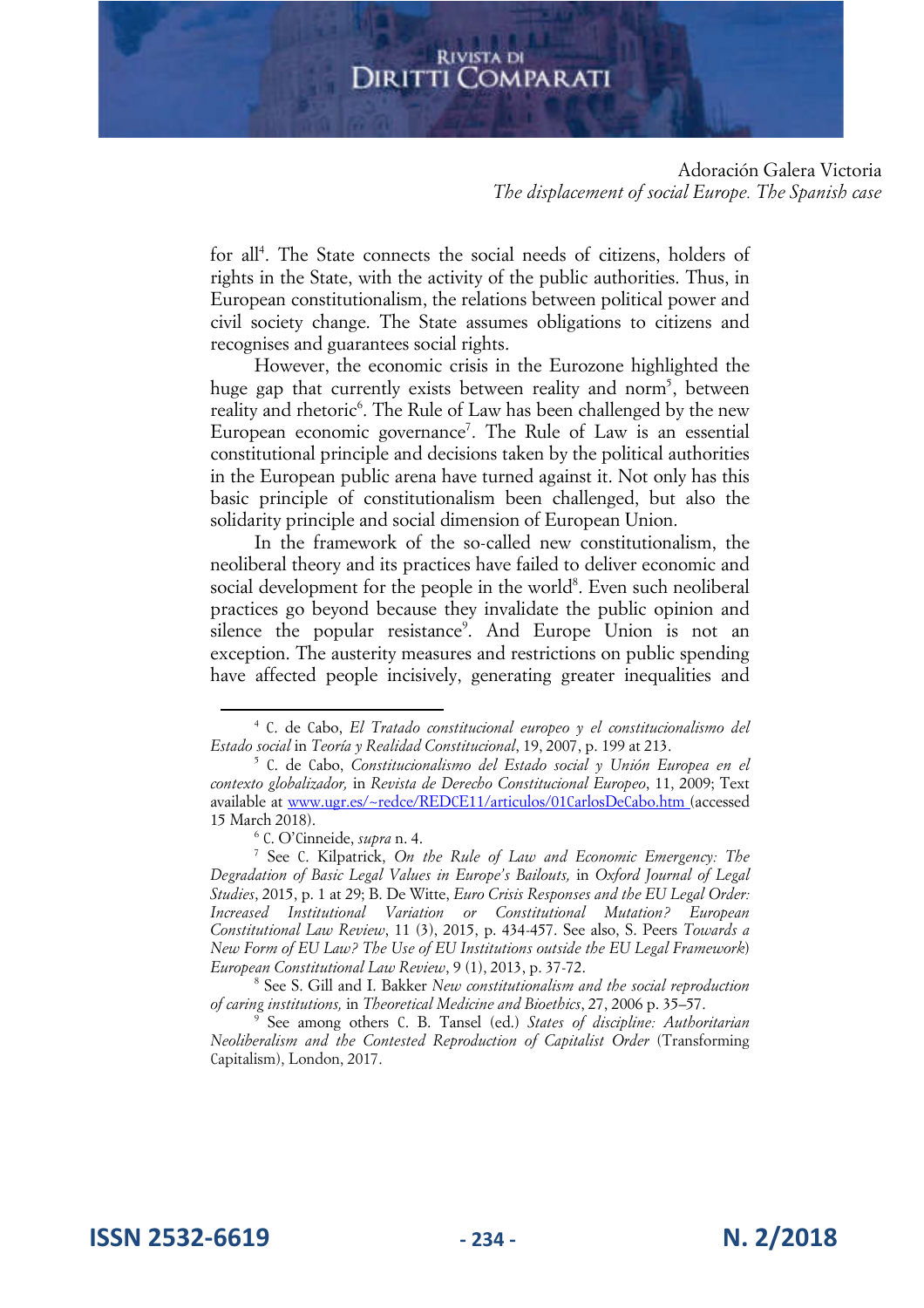Adoración Galera Victoria *The displacement of social Europe. The Spanish case* 

reducing their social rights. Overall, social rights are considered *weak rights*, despite being essential to the welfare state, but in this economic context they have shown even more vulnerability. The euro crisis has generated a huge gap between public institutions and citizens and, therefore, a social and political problem relevant to constitutional law<sup>10</sup>. The adoption of public policies aimed at the implementation of equal and social rights has proved unnecessary, if not extravagant. It becomes evident a displacement of values and social constitutionalism and thus, the weakness of the European social model.

From the beginning of the European Project, the subordination of the social constitution to the economic constitution has been clear. However, this confrontation is opposed to the achievements of the European constitutional culture<sup>11</sup>. The logic inherent in this "public crisis decision" is not "politics", as had been noted, but "only diplomatic bargaining and cunning power games among national government representatives and unelected technocrats"<sup>12</sup>. Thus, the crisis in the Eurozone has produced an imbalance between market and social Europe enabled by an increase soft law's binding effects against the hard law<sup>13</sup>. New governance has produced a weaken the classical normative methods, but also a displacement of social Europe

<sup>1</sup><sup>0</sup> M. Rodrigues Canotilho*, La situación económica (y social) de los países en la crisis* in F. Balaguer Callejón, (ed.) *The dimension of the public administration in the context of globalization: La dimensión de la administración pública en el contexto de la globalización*, Madrid, 2015, p. 505.

<sup>11</sup> P. Häberle, *Siete tesis para una teoría constitucional del mercado*, in *Revista de Derecho Constitucional Europeo*, 5, 2006, p. 11 at 31, p. 24.

<sup>12</sup> M. Ferrera, *Solidarity in Europe after the Crisis*, in *Constelations*, 21, 2 2014, p. 222 at 238, p. 224.

<sup>13</sup> See S. Garben, *The Constitutional (Im)balance between 'the Market' and 'the Social' in the European Union,* in *European Constitutional Law Review*, 13 (1), 2017, p. 23-61; M. Dawson, *New governance and the displacement of Social Europe: the case of the European Semester*", in *European Constitutional Law Review*, 14 (1), 2018, p. 191-209; S. Garben, *The European Pillar of Social Rights: Effectively Addressing Displacement?* in *European Constitutional Law Review*, 14 (1), 2018, p 210-230; For another perspective on the role of Hard and soft law in this matter see D. M. Trubek and L. G. Trubek *Hard and Soft Law in the Construction of Social Europe: the Role of the Open Method of Co-ordination*, in *European Law Journal*, 11 (3), 2005, p. 343–364.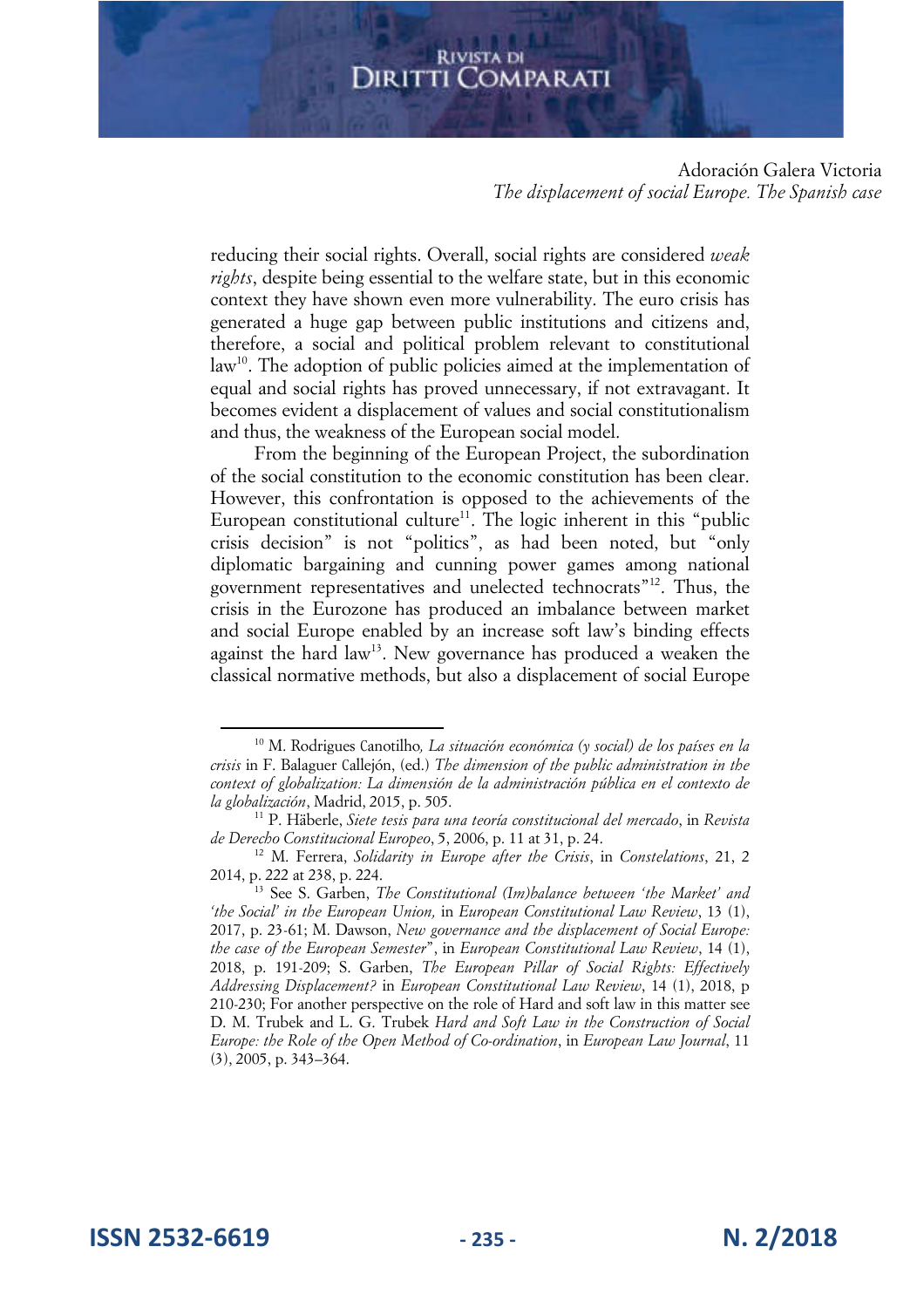Adoración Galera Victoria *The displacement of social Europe. The Spanish case* 

that is arguable due to different reasons $14$ . First, this mode of action of public power is not able to provide responses to the challenges of collective action and legitimacy that the European Union currently holds as a political project<sup>15</sup>. Nor is it consistent with the principles and values of a social constitutionalism model, also assumed by the European Union through the European Social Model. In addition, in the framework of a globalized world, Europe needs to strengthen itself as a political actor and strengthen its basic pillars and the social pillar is one of them. It seems necessary to restore the social European component if it is to advance in the construction of a common political project.

Therefore, attending to the current situation it seems appropriate to revisit this issue and to consider the impact of the reforms and measures of the crisis on the European Social Model. From a constitutional perspective, this paper will focus on and analyse the effects of anti-crisis measures and how it is has questioned the principles of solidarity and the effectiveness of social rights, particularly in the Spanish case. The questions that could therefore sum up the subject of this investigation are the following: 1.What remains of the European social model after the crisis? Or, in other words, can the European social model remain a hallmark of Europe? 2. What happened to social rights and the value of solidarity in Europe during the crisis? 3. On a more practical level, what have been the public decisions on the crisis in Spain, and what have been the effects on social rights and equality?

In order to attempt to answer these questions I propose two basic lines of argument. First, from a theoretical perspective, I would like to recall that the European Union is a political organisation with ideology and that the European Social Model is one of the premises in the process of European construction. I would also like to recall that, as we have noted at this time, the process of European integration has been advancing as the social model has been weakening. Secondly, I

**ISSN 2532-6619 - 236 - N. 2/2018**

<sup>14</sup> See for example, Claire Kilpatrick The *displacement of Social Europe: a productive lens of inquiry* in *European Constitutional Law Review*, 14 (1) 2018, p. 62- 74; S. Garben, *The European Pillar of Social Rights: Effectively Addressing Displacement?,* op. cit. *supra* n. 15.

<sup>15</sup> M. Ferrera, *Solidarity in Europe after the Crisis*, op. cit. *supra* n. 14.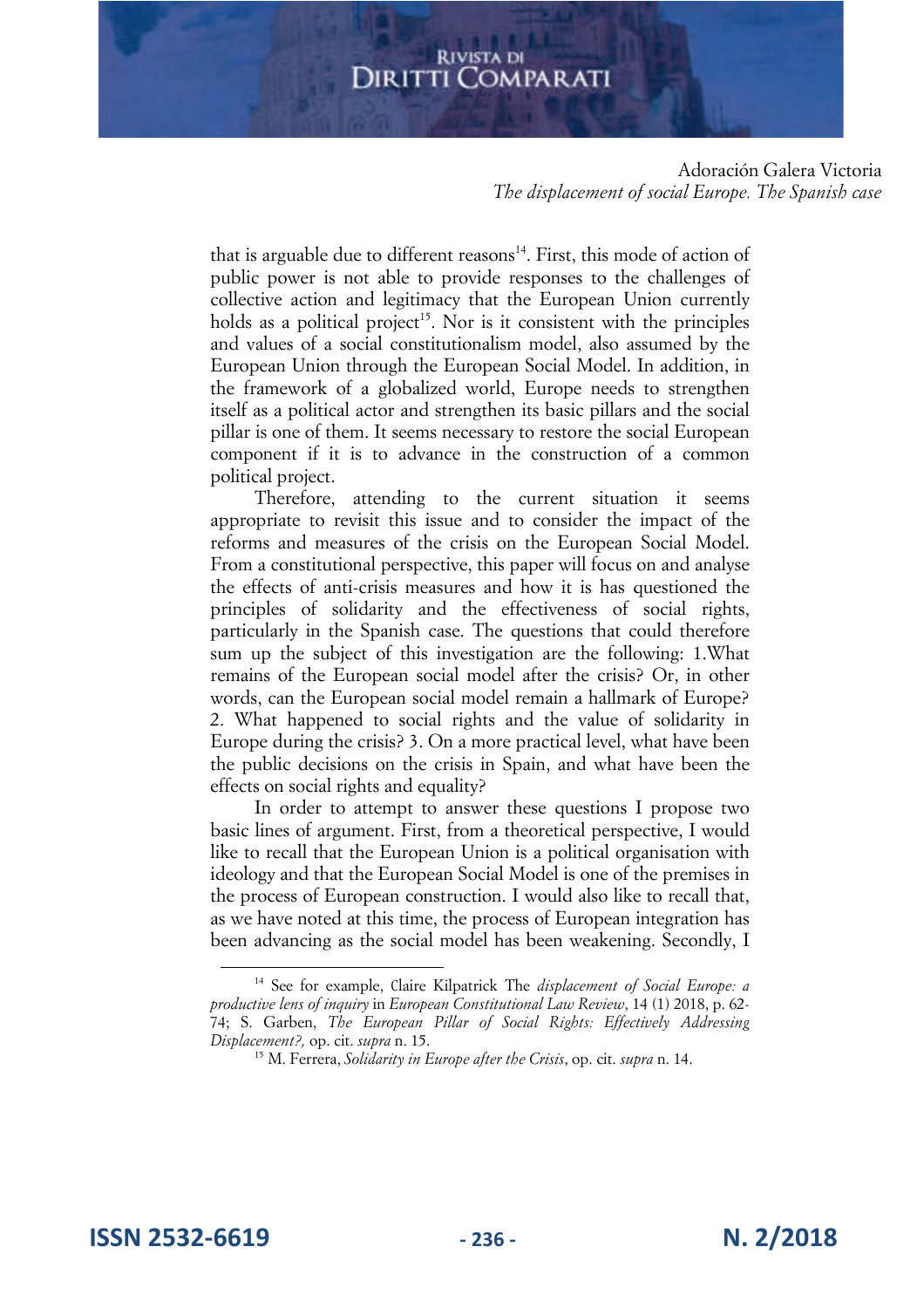Adoración Galera Victoria *The displacement of social Europe. The Spanish case* 

will also attempt a more practical approach to explore the effects of anti-crisis measures adopted in Spain and the resulting loss of social rights.

2. *Solidarity and the European Social Model in the context of the crisis* 

In this context we should incorporate a basic premise: *the European Union is a political community with ideology*<sup>16</sup>. It is not ideologically neutral, nor is it neutral in its political choices. The process of European integration is achieved through a contradiction between the European welfare state and its economic model. The social state is the basis of European integration, but as the Union is consolidated it becomes a destroying factor of all that remains of a social state within the Member States<sup>17</sup>. This observation is more acute in the context of the measures implemented to tackle the economic crisis in the Eurozone. The effects of the rules and methods adopted in the framework of economic governance go beyond strictly macroeconomic results. There are also great cultural, political and constitutional consequences<sup>18</sup>. Citizenship disaffection, devaluation of solidarity or the emergence of social movements resisting neoliberal Europe shapes a deep social and political crisis in the European Union itself<sup>19</sup>. The European Union "seems dangerously close to

<sup>19</sup> For a more radical approach on social resistance to austerity trends in Europe, see among others D. J. Bailey et al. *Beyond defeat and austerity: Disrupting (the Critical Political Economy of) Neoliberal Europe*, Abingdon, 2017; C. B. Tansel

**ISSN 2532-6619 - 237 - N. 2/2018**

<sup>16</sup> C. de Cabo *supra* n. 7.

<sup>17</sup> *Ibidem.* See also, G. Maestro, *Estado de mercado y constitución económica: algunas reflexiones sobre la crisis constitucional europea* in *Revista de Derecho Constitucional Europeo*, 8, 2007, p. 43 at 73.

<sup>18</sup> See among many others: K. Tuori and K. Tuori, *The Eurozone crisis, A constitutional analysis.* Cambridge Studies in European Law and Policy. Cambridge, 2014; A. Hinarejos, *The Euro Area Crisis in Constitutional Perspective*, Oxford, 2015; K. McNamara *The Politics of Everyday Europe: Constructing Authority in the European Union*, Oxford, 2015. M. Ryner and A. Cafruny *The European Union and Global Capitalism. Origins, Development, Crisis*, London, 2016.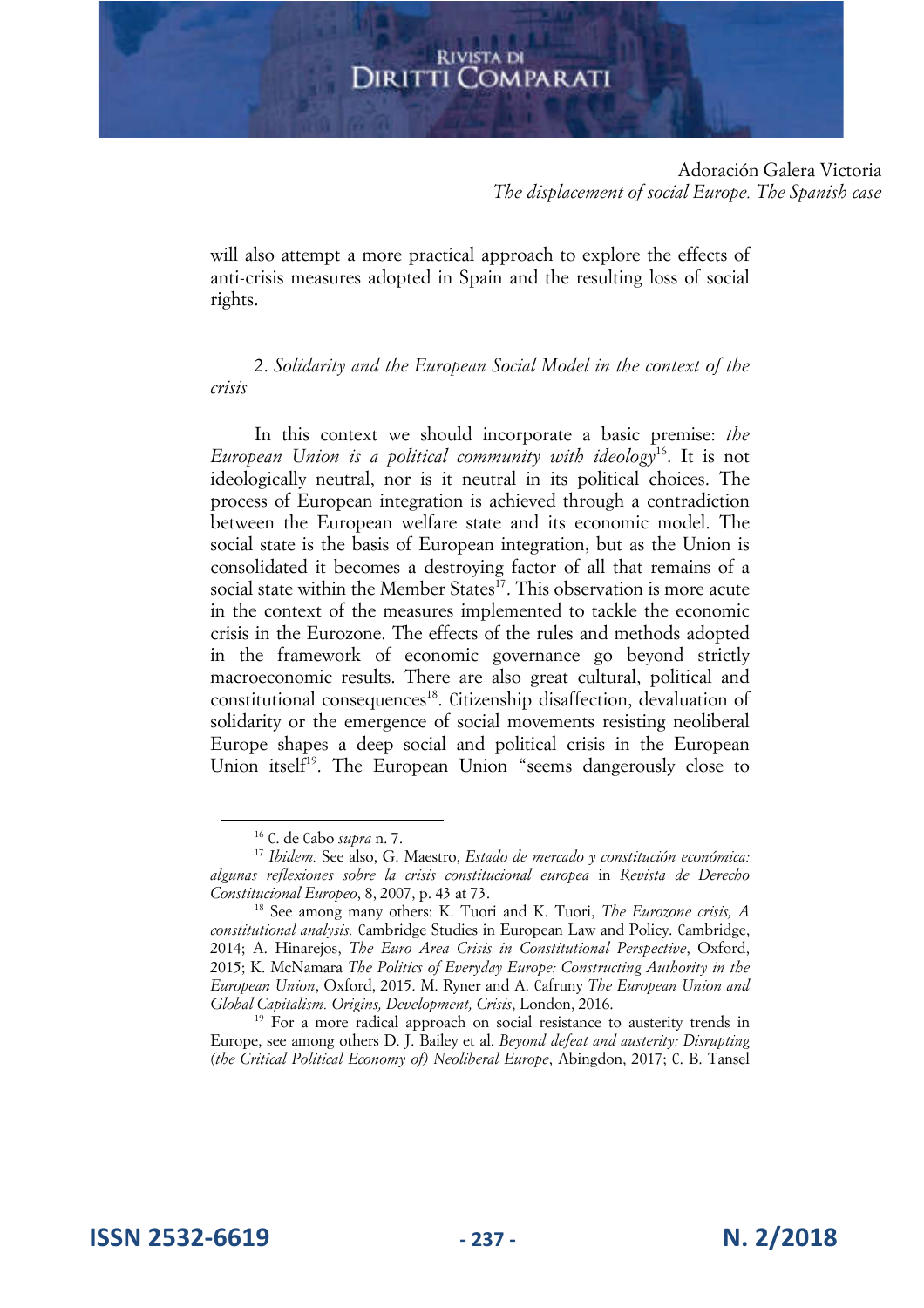#### Adoración Galera Victoria *The displacement of social Europe. The Spanish case*

losing even the minimal traits of a «community» –in symbolic, political and sociological terms<sup>"20</sup>. In social terms, as we aim to argue, *'Public decisions of the crisis'* have questioned the European social model with a break or a weakening of social pacts and commitments to social cohesion and equality that had been constructed. This is expressed in the Treaties, where the *social dimension* of the European Union is expressed in diverse forms.

Thus, if we consider the primary Law, the European Union Treaty establishes that the purposes of public authorities must aim towards full employment and social progress. In the same way, it shall combat social exclusion and discrimination, and shall promote social justice and protection, equality between women and men and solidarity between generations. Consistently it marks one of its objectives as the economic, social and territorial cohesion and solidarity between Member States (article 3.3 TEU). On the other hand, the 'social policies' are recognised as shared competences between the Union and the Member States, and they must be implemented under the European coordination (article 4.2 and 5.3 TEU). However one of the most important commitments to equality and social solidarity can be found in the Charter of Fundamental Rights of the EU, in particular Chapters III ('equality') and IV ('solidarity'), and, also in the European Social Charter (ESC).

Therefore, the European primary law formally includes the budgets and basic social imperatives that underlie the process of European construction. However, since the beginning of the crisis, there has been a progressive deterioration of the European social model and the positions of equality and social rights of citizens. In this scenario I would like to recall that the so-called European Social Model was and indeed is still important to the European society and the European Union project. However, the fundamental elements of the European Social Model have been transformed radically, and sometimes even dismantled, although obviously they were not the cause of the crisis or budget deficits, particularly in some Member

(ed.) *States of discipline: Authoritarian Neoliberalism and the Contested Reproduction of Capitalist Order,* op. cit *supra.* n. 11.

**ISSN 2532-6619 - 238 - N. 2/2018**

<sup>2</sup><sup>0</sup> M. Ferrera, *supra* n. 17 p. 234.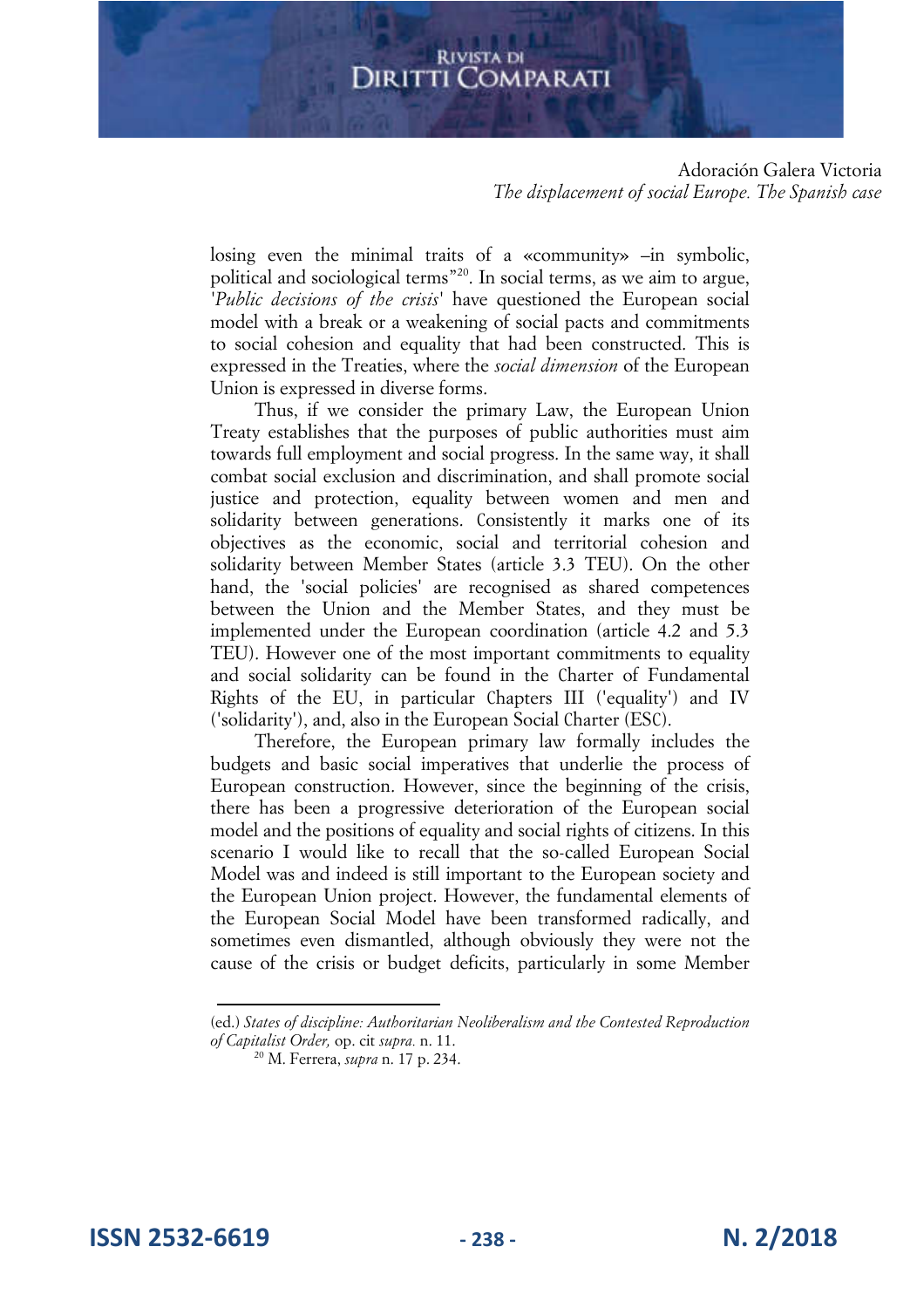Adoración Galera Victoria *The displacement of social Europe. The Spanish case* 

States<sup>21</sup>. In fact, currently, the impact of the economic crisis on the social dimension could be considered as an important integral part of the European project. The European Social Model is facing an existential crisis, which can be defined by three specific crises (of legitimacy, purpose, and regulation) that reflect an ever-deepening crisis in the  $EU^{22}$ ; namely, this is not a cause or a consequence of the European identity crisis, it is only another symptom.

It is true that the cost of implementing austerity measures in the European and national administrations is causing suffering within the European Union Project. However, Europe must not ignore the Social Model and solidarity as one of its main constituent elements if it is not to give up one of its hallmarks. Solidarity is a complex concept with different meanings that in the European project is shown as an essential instrument for achieving greater equality between Member States and within each State<sup>23</sup>. Therefore, European economic measures should be inspired to preserve the Social Model of the States and the Union itself, thus contributing to the development of a "social" democracy in Europe<sup>24</sup>. The anti-crisis measures have challenged the European Social Model with a break or a weakening of social pacts and commitments to social cohesion on which the EU is built and embodied in the Treaties<sup>25</sup>. However, the European Social Model is able to survive and has a huge 'ability to regenerate and resurrect itself in different guises'<sup>26</sup>and its *reconceptualisation* "is

**ISSN 2532-6619 - 239 - N. 2/2018**

<sup>21</sup> See D. Vaughan-Whitehead (ed.), *The European Social Model in Crisis Is Europe Losing Its Soul?*, Geneva, 2015.

<sup>22</sup> C. Barnard, *EU Employment Law and the European Social Model: The Past, the Present and the Future*, in *Current Legal Problems*, 67, 2014 p. 199 at p. 237, p. 202.

<sup>23</sup> R. Gumbrell-McCormick and R. Hyman, *"International Trade Union Solidarity and the Impact of the Crisis* in *European Policy Analysis*, 1, 1-16 2015, Available at www.sieps.se (accessed 15 Mach 2018).

<sup>24</sup> A. Schillaci, *Gobierno de la economía y desarrollo democrático de la unión europea. Apuntes sobre el principio de solidaridad*, in *Revista de Derecho Constitucional Europeo*, 26, 2016. Text available www.ugr.es/~redce/ReDCEportada.htm (accessed 15 Mach 2018).

<sup>25</sup> J. A. Sanahuja, *Las cuatro crisis de la Unión Europea*, in M. MESA (edits), *Cambio de ciclo: crisis, resistencia y respuestas globales*. Anuario 2012-2013, Madrid, 2013, p. 51 ss.

<sup>26</sup> C. Barnard, *supra* n. 24, p.199.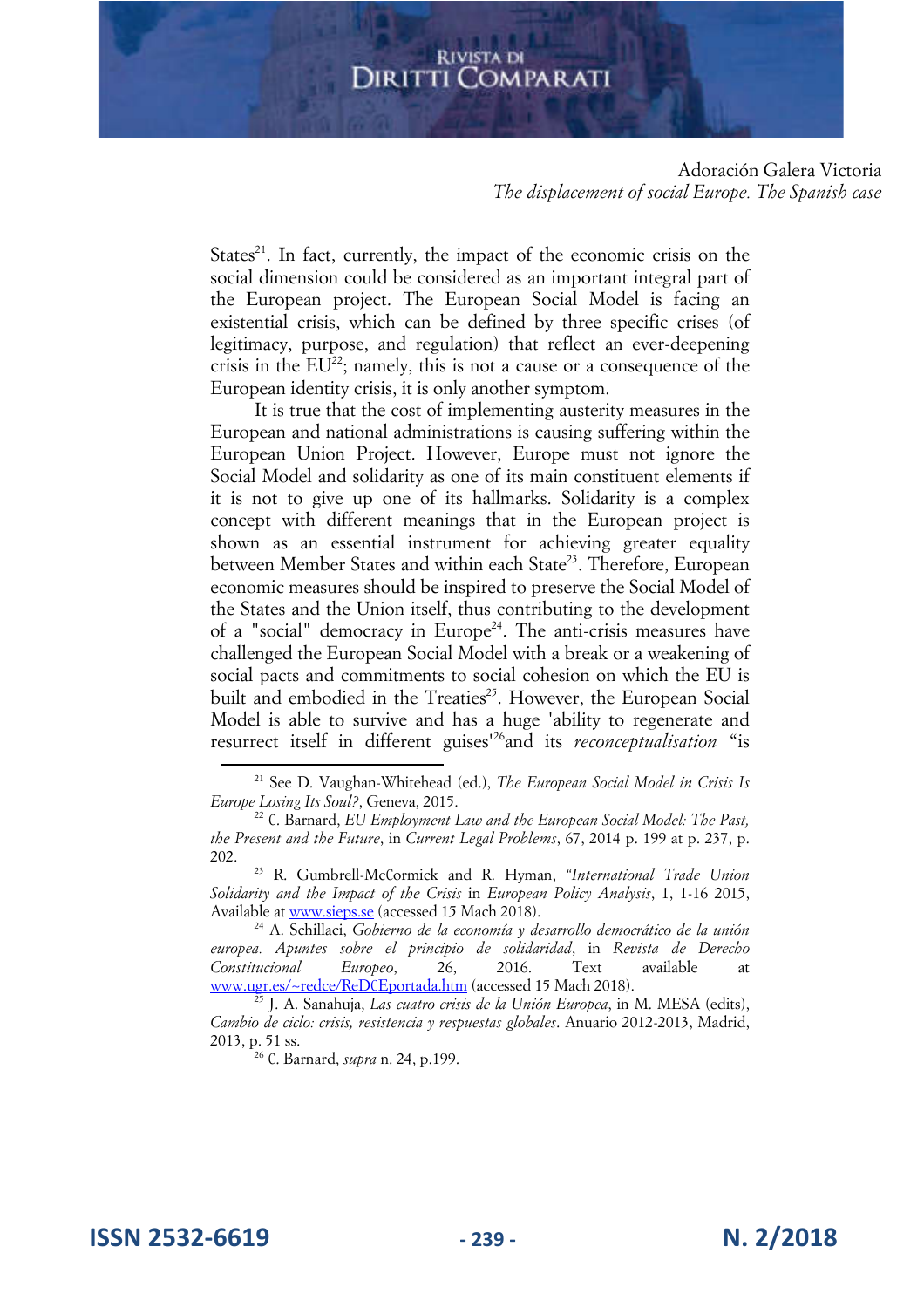Adoración Galera Victoria *The displacement of social Europe. The Spanish case* 

central to understanding the EU's sense of self and possible future(s)"<sup>27</sup>. Indeed, the European Union needs to revisit the concept. It needs "a new idea of social Europe" and defines a coherent notion of solidarity to make progress in political and social integration<sup>28</sup>. New evidence that the social dimension of the European project remains can be found in the framework of the Europe 2020 strategy. The socalled 'Horizontal social clause' offers several political actions to deepen "socialization" at EU and Member State level<sup>29</sup>. The reasons behind this survival (or more exactly its reformulation) could be due to several factors: political, social, economic, even symbolic or strategic. However, it seems clear that Europe needs to build more strong and defined its signs of identity. And the European Social Model is one of them.

The latter context could be considered as relevant that 'the Welfare State is the proposal of the European Union to the world. Without that proposal democracy loses depth and probably also the Union loses some of its meaning<sup>130</sup>. From this premise, we find interesting economic proposals in order to strengthen the pillars of the European social model<sup>31</sup>. Accordingly, European policies must

https://economistasfrentealacrisis.files.wordpress.com/2014/03/europeanmanifesto-economists-confronting-the-crisis.pdf (accessed 15 March 2016).

**ISSN 2532-6619 - 240 - N. 2/2018**

<sup>27</sup> See I. Bruff *Cease to exist? The European 'social' model and the hardening of 'soft' EU law*, in CB Tansel (ed.), *States of Discipline: Authoritarian Neoliberalism and the Contested Reproduction of Capitalist Order* op. cit. supra n. 12, p. 149-169.

<sup>28</sup> See F. Vandenbroucke-C. Barnard-G. De Baere,(eds.) *A European Social Union after the Crisis*, Cambridge, 2017.

<sup>29</sup> See E. Malier-D. Natali, D (eds.) with Van Dam, R. *Europe 2020: Towards a More Social EU, Work and Society,* 69, Frankfurt, 2010, p. 11.

<sup>3</sup><sup>0</sup> Economists Confronting the Crisis*, Founding Manifesto*, *Changing Economic Policy to Bring Europe Back: The Proposal by Economistas Frente a la Crisis* 2014, p. 1. Available at the Available at the state at the state at the state at  $\alpha$ 

<sup>&</sup>lt;sup>31</sup> These proposals are formulated around three key points: a) "European economic policy must be recovered as a means to hand Europe back to its citizens". The way out of the crisis will be complete with proposals that foster growth and job creation without sacrificing workers' rights; b) Europe's ways out of the crisis must be built upon a 'backing of a new, balanced, environmentally sustainable growth model, guaranteed by financial stability, and built upon the European Welfare State'; and c) 'Lastly, in order to prevent future crises, the EU must decisively move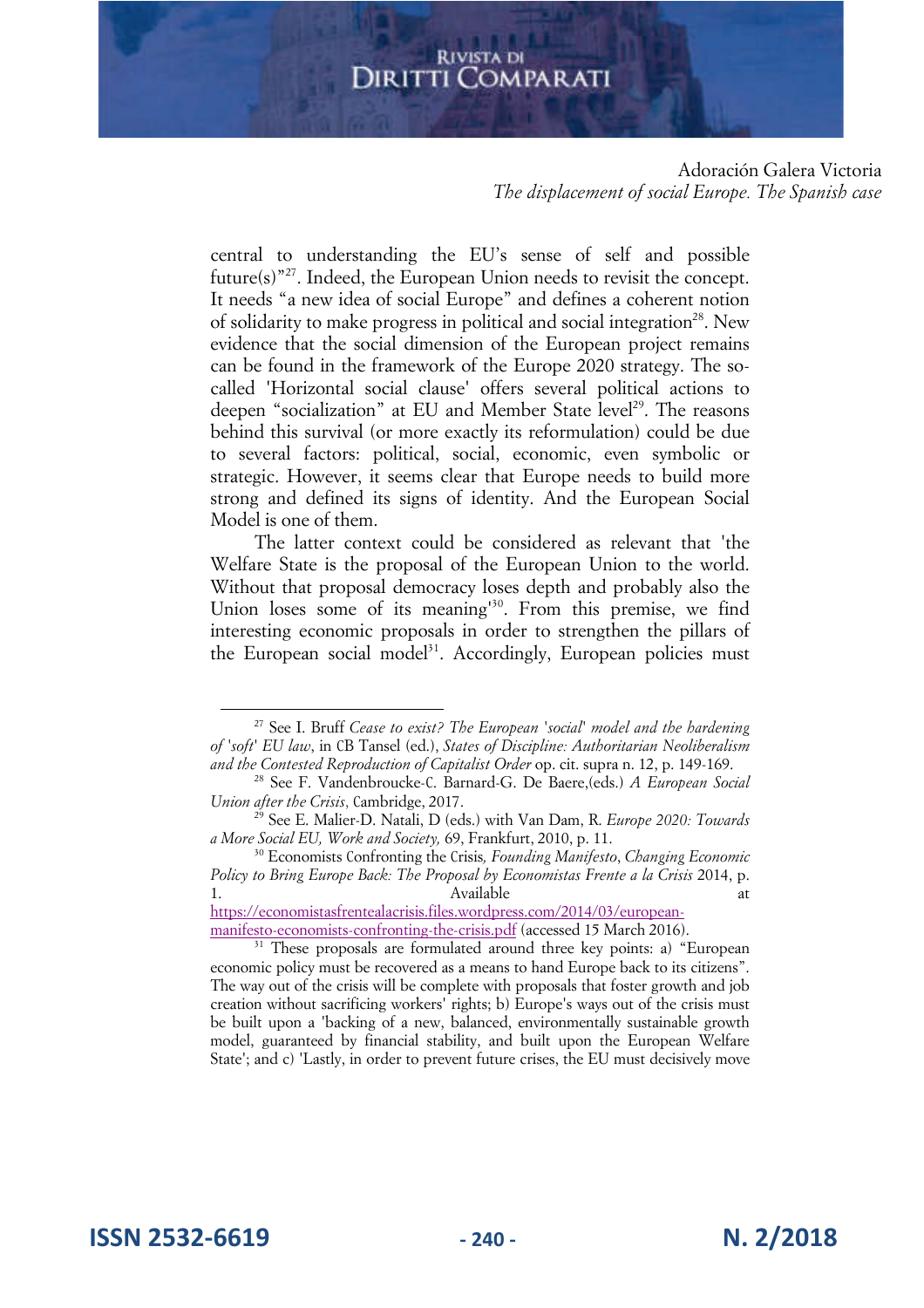Adoración Galera Victoria *The displacement of social Europe. The Spanish case* 

achieve economic growth without undermining the rights of people, achieving a balanced and solidarity economic model in the interests of greater equality and social cohesion. It is necessary to find ways to solve the apparent contradiction between the prevailing economic demands and the European social model. It is possible to meet the objectives of economic growth and sustainable development from a vision that strengthens the pillars of the European social model. If the European Social Model is in fact, a source of inspiration for various emerging economies, it is crucial that the European Union makes the decision to preserve a social model as an essential element of its own history<sup>32</sup>. The Union must be able to promote economic development in an increasingly social and territorially cohesive space, and should make progress on political and social integration<sup>33</sup> if it wants to keep its identity and provide leadership as a main actor in a globalized world.

#### 3. *The Spanish case*

The European framework of stability and economic governance forces States, particularly in the public sector, into a rigid legal regime that aims to limit deficit and public debt. The State acts as the ultimate guarantor of achieving these objectives. Spain, as in the case of other Member States where the impact of the crisis has been very strong (Greece, Ireland, Italy and Portugal), has imposed measures in accordance with the criteria of austerity in public spending. As a result, it is not difficult to appreciate the important change in the orientation of public policies and, in particular, the reduction of social policies.

In Spain the economic crisis has had hard and very intense effects on social and labour levels, and it has lasted a very long time. The start date is well-known, (2008) but, despite the latest forecasts of

forward in the consolidation of European economic governance, in particular through the culmination of the Monetary Union' *Ibidem* p. 2.

<sup>32</sup> D. Vaughan-Whitehead *supra* n. 23.

<sup>33</sup> L. Tsoukalis The *Unhappy State of the Union. Europe Needs a New Grand Bargain,* London*,* 2014.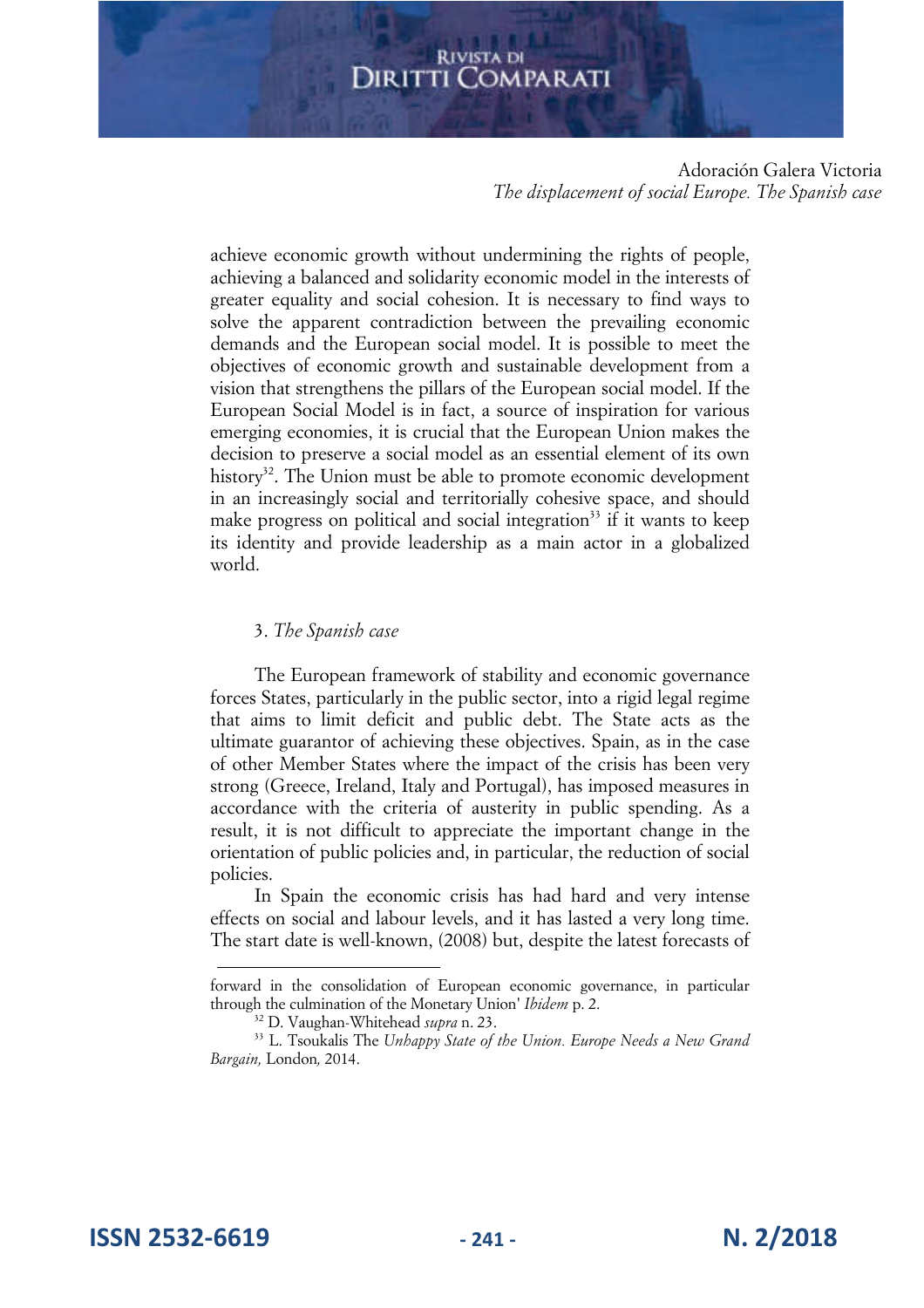Adoración Galera Victoria *The displacement of social Europe. The Spanish case* 

economic growth predicted for Spain until 2018<sup>34</sup> the end is still uncertain. It is an economic crisis that has been faced by governments of different political hue: the social-democratic PSOE led by Mr Rodríguez Zapatero (2008-2011) and the conservative political party (*Partido Popular)* led by Mr Rajoy (Nov 2011-2016), and where government measures to manage the crisis have been very diverse. Indeed, the economic and fiscal stimulus policies for individuals and companies of the first years gave way to a tough policy of spending cuts in all sectors of public activity later on. Also during this period the labour market was submitted to a deep, questionable and obligatory reform.

The following pages try to analyses of main policy and legal reforms undertaken by successive governments in Spain during the crisis in the Euro zone. First, the analysis develops an overview of the economic, legal and even constitutional measures adopted during this period. Secondly, the case study focuses on three specific sectors: health, education and the labour market. In this way, we will try to demonstrate how European economic law has prevailed over the European social pillar and the social constitutionalism latent in the member states. The impact the main anti-crisis measures adopted by the Spanish authorities could be summarized as follows.

3.1. *Overview of anti-crisis measures and austerity policies in Spain*

When in 2008 the Spanish public authorities were facing the economic Euro crisis in their Country, they put in place policies that were intended to revive the economy and soften the effects of the crisis in families and business through increased public spending and some tax reduction. In the framework of these policies, among the most emblematic measures there was a provision of two thousand five

**ISSN 2532-6619 - 242 - N. 2/2018**

<sup>&</sup>lt;sup>34</sup> European Commission, Directorate-General for Economic and Financial Affairs*, European Economic Forecast. Autumn 2016*, Institutional Paper, 038/November 2016, p. 88-90. Available at http://ec.europa.eu/economy\_finance/publications/eeip/pdf/ip038\_en.pdf (accessed 15 March 2018).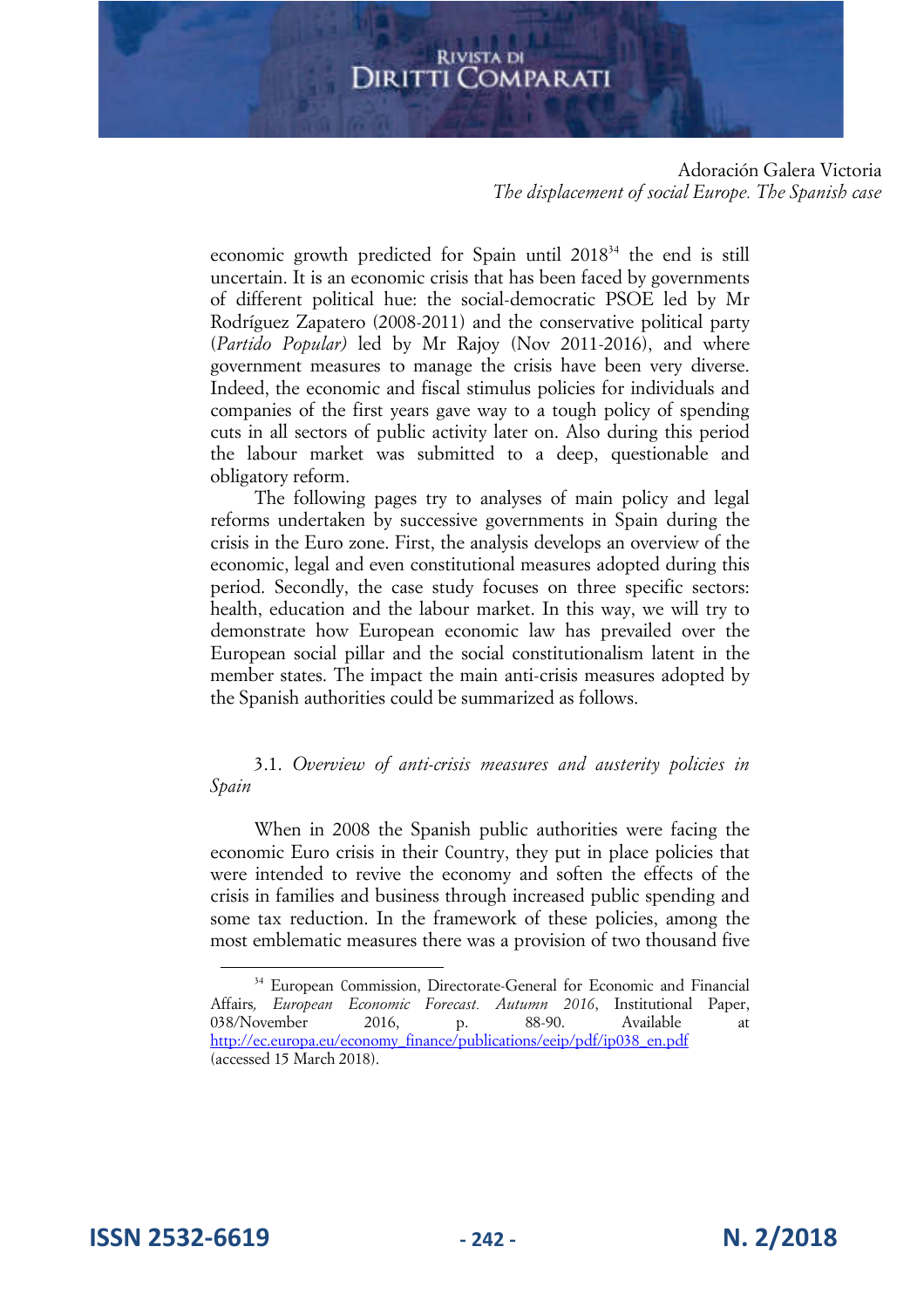Adoración Galera Victoria *The displacement of social Europe. The Spanish case* 

hundred Euros for each new birth or adoption; a reduction of four hundred Euros of personal income tax was approved, and the elimination of a Wealth Tax was agreed. In May 2009, the government approved a new package of fiscal stimulus measures designed to lower the tax burden on small and medium enterprises (SME) and to promote the purchase of housing and automobiles. However, this did not only fail to control the crisis situation; on the contrary: the macroeconomic data of an Economy in recession encouraged the adoption of measures for saving and control of public spending.

Indeed, according to official data provided by the Spanish Government there would be an immediate and clear impact on financial and economic activity as a result of the crisis. A decrease of three point seven per cent of GDP in 2009 and a significant increase in the unemployment rate: from eight point six per cent of the active population in 2007 to seventeen point seven per cent in May 2009 and twenty-two point five per cent in 2011(reaching the maximum rate of twenty six point three per cent in 2013). On the other hand, the reduction in tax revenue and increased public spending would generate a deficit of eight point nine per cent of GDP in 2011, compared to the existing surplus of one point nine per cent of GDP in 2007). Public debt increased to sixty-eight point five per cent of GDP in 2011, compared to data recorded in previous years, for example forty point two per cent in 2008. Faced with this data, the austerity policy programme began.

In May 2010, the formulae adopted by the Spanish authorities combined measures to limit public spending with tax collection methods by raising personal income tax rates and value added tax. In both cases, economic pressure was placed on the middle and working classes. There was an attempt to control costs by reducing the wages of civil servants and freezing pensions (Royal Decree-Law 8/2010 on 20 May 2010). In June of that year the first labour reform of the crisis was implemented (Decree-Law No.10/2010, on 16 June). The anticrisis measures taken have also been particularly aggressive towards families and care within certain groups, such as children and the elderly. A paradigmatic example is the freezing of the application of Act 39/2006 to promote Personal Autonomy and Care for Dependents. In addition, important cuts in financial support for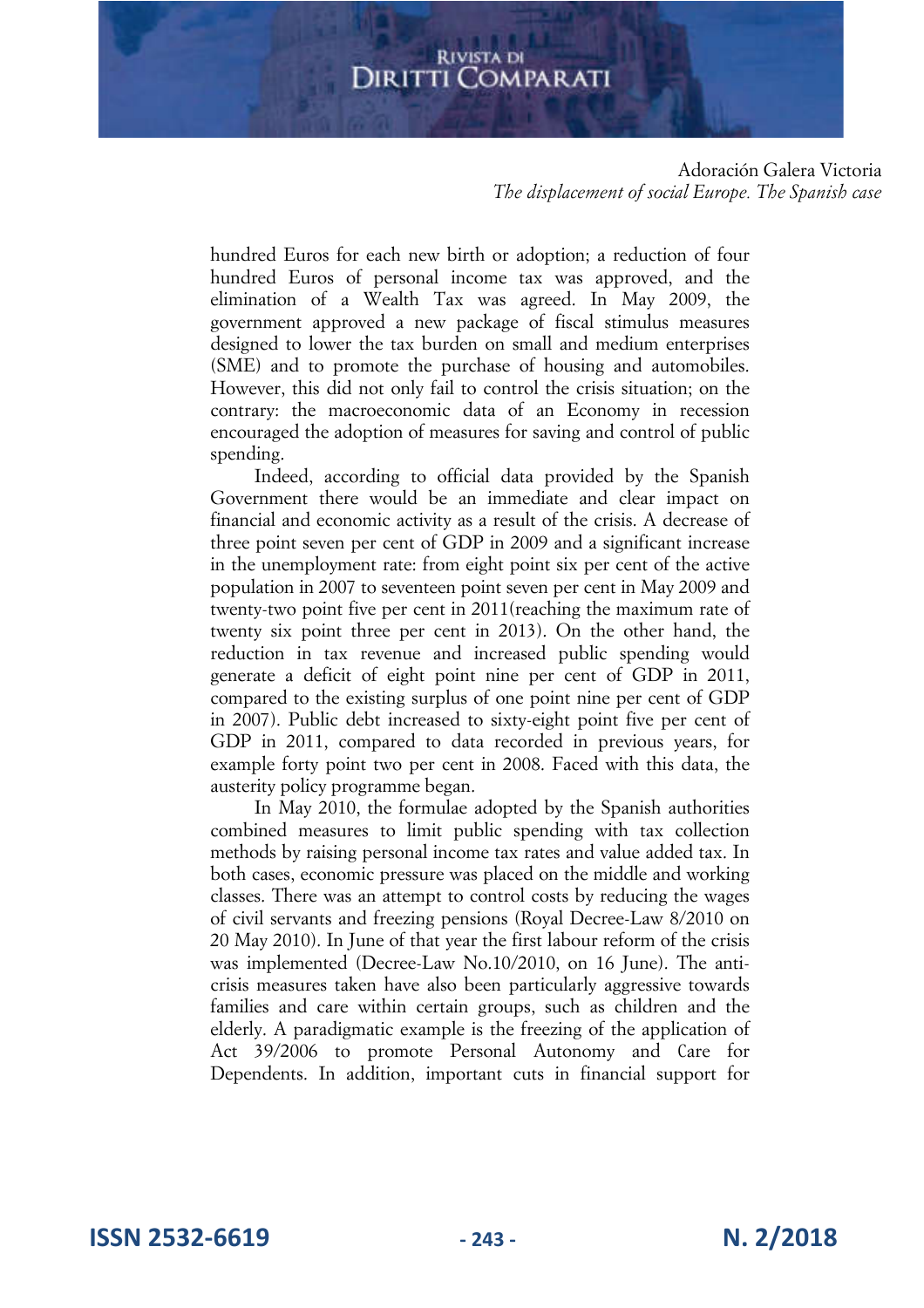Adoración Galera Victoria *The displacement of social Europe. The Spanish case* 

families and child benefits were approved. Thus, social rights that had represented a real achievement for people in recent years in Spain were left with no real content. Despite the harshness of these measures, the economic situation in Spain was not controlled, and the adoption of additional measures was required.

In summer 2011, a private communication from the European Central Bank (ECB) caused changes in the economic decisions of the Spanish Government. Indeed, at the peak of the Eurozone crisis, the letter sent on 5 August by Former ECB President Jean-Claude Trichet to the then Spanish Prime Minister Zapatero set out a detailed number of conditions to reduce public spending in exchange for the purchase of sovereign debt<sup>35</sup>. As of that moment, the economy was dominating the Spanish political scene, taking precedent over any other matter. The market was imposing on politics and law, with the situation of economic recession radically changing priorities. Spain was committed, together with other countries in the Eurozone, to ensuring the budgetary discipline imposed by the Troika through the European Central Bank.

The first measure adopted at a constitutional level was approved: the crisis was institutionalised in Article 135 of the Spanish Constitution via a parliamentary proposal on 23 August, published in the Official State Gazette on 27 September. Indeed, in the context of the commitments adopted at European level for the Eurozone, the second reform of the Spanish Constitution was approved. As in the case of other Member States, Germany (2009) and France (2011) and, later, Italy (2012), membership of the European Union promoted the content of a constitutional reform. It would be a more European than national constitutional reform<sup>36</sup>, in which Spain introduced the legal

http://politica.elpais.com/politica/2013/11/28/actualidad/1385632542\_805034.html <sup>36</sup> See J. Pérez Royo, *La reforma del artículo 135 CE*, in *Revista Española de Derecho Constitucional*, 93, 2011*,* p. 198 at 203, p. 199.

**ISSN 2532-6619 - 244 - N. 2/2018**

<sup>&</sup>lt;sup>35</sup> The letter was not disclosed until November 2013, when it appeared as part of the memoirs of Former Spanish Prime Minister Zapatero. For more on the political and social impact of this revelation, see for example *El País*, 26-28 November 2013,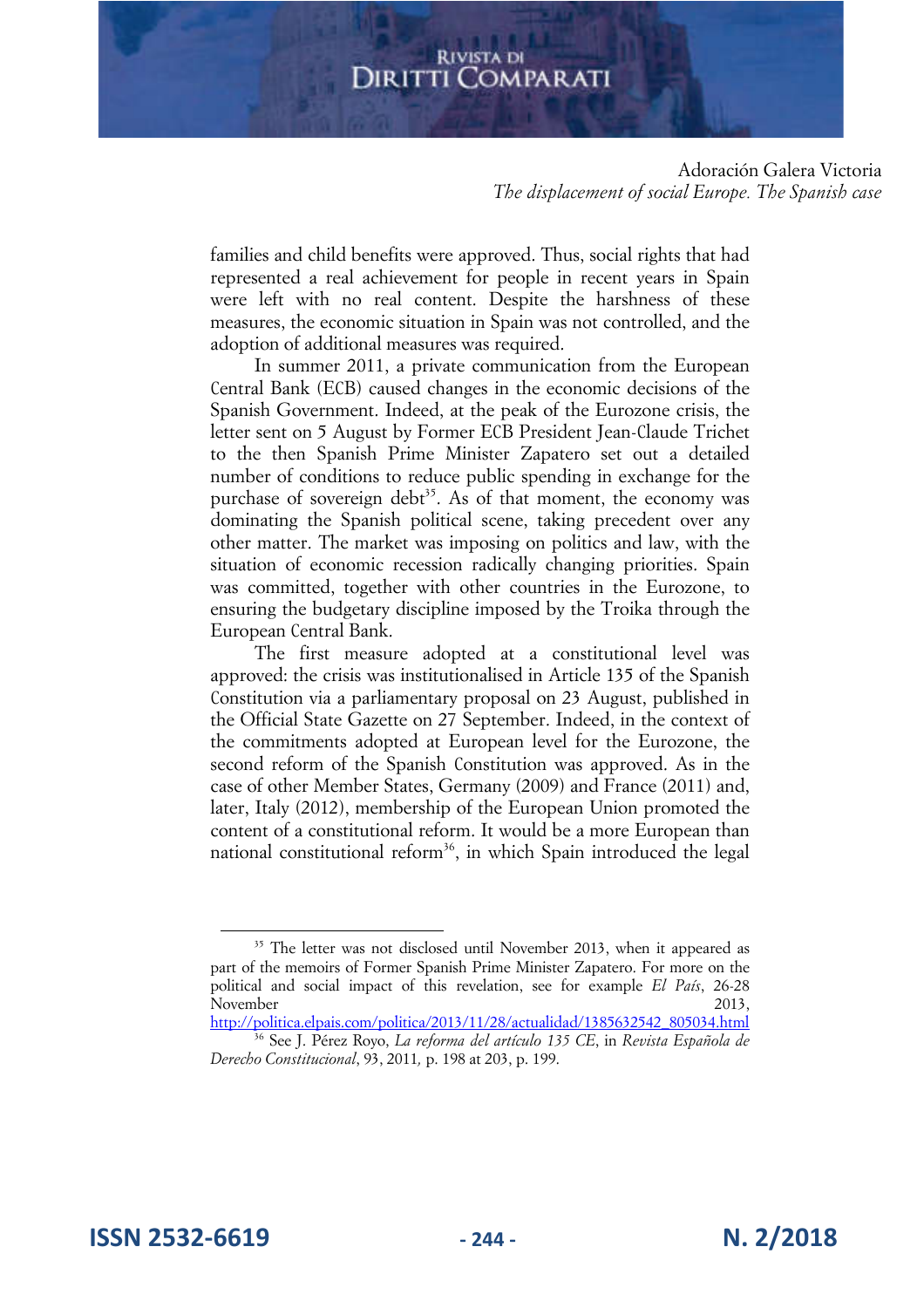Adoración Galera Victoria *The displacement of social Europe. The Spanish case* 

principle of budgetary stability<sup>37</sup> as a 'structural value and limit on the capacity for the State to act' (Preamble of the reform Constitution). The technical imprecision of the wording and the excessive urgency in the processing of the reform were the object of much dogmatic and political criticism<sup>38</sup>. The questions arising from its approval regarding the sustainability of the welfare state were also notable<sup>39</sup>. Nonetheless, constitutional reform would not just be the symbolic beginning<sup>40</sup>. The reality was a confirmation of the weakness of the welfare state in situations of economic crisis. Indeed, the new government emerged from the December 2011 elections to face the harsh economic conditions imposed by ECOFIN and assumed in the Memorandum of Understanding signed on 23 July 2012 (Official State Gazette of 10 December) The high degree of intervention in the Spanish economy and the economic and financial objectives set by Brussels and Frankfurt forced immediate changes to the banking sector, public spending and the labour market. Austerity, controlled public spending, efficiency and competitiveness were incorporated as principles to inspire the proposals for reform of the Spanish public  $sector<sup>41</sup>$ . The presence of these criteria in the acting of all government

<sup>37</sup> The principle of budgetary stability was already recognised in the *General Budgetary Stability Law (Ley General Presupuestaria*) *Law 15/2006, of 26 May, amending Law 18/2001, of 12 December.*

<sup>&</sup>lt;sup>38</sup> See the arguments behind the constitutional complaint filed in the Constitutional Court (*Recurso de amparo*) against parliamentary agreements on the constitutional reform process. Court order 9/2012, 13 January 2012 (Official State Gazette on 11 February 2012).

<sup>39</sup> See G. Cámara Villar, *La reforma del artículo 135 CE*, in *Revista Española de Derecho Constitucional*, 93, 2011, p. 180. E. Álvarez Conde, *La reforma del artículo 135 CE*, in *Revista Española de Derecho Constitucional*, 93, 2011, p. 161.

<sup>4</sup>0 In subsequent decisions the Constitutional Court upholds the constitutionality of the measures taken under the principle of budgetary stability. See among other Judgement 215/2014, 18 December 2014; 81/2015, 30 April, 101/2016, 25 May; 43/2017, 27 April or 101/2017, 20 July. In this regard, see C. Fasone, *Constitutional Courts Facing the Euro Crisis Italy, Portugal and Spain in a Comparative Perspective*. In *EUI Working Paper MWP 2014/25,* Text available at http://cadmus.eui.eu/bitstream/handle/1814/33859/MWP\_WP\_2014\_25.pdf.

<sup>41</sup> *Comisión para la Reforma de las Administraciones Públicas*, (CORA) *Report, 19 June 2013,* Madrid, 2013. Available at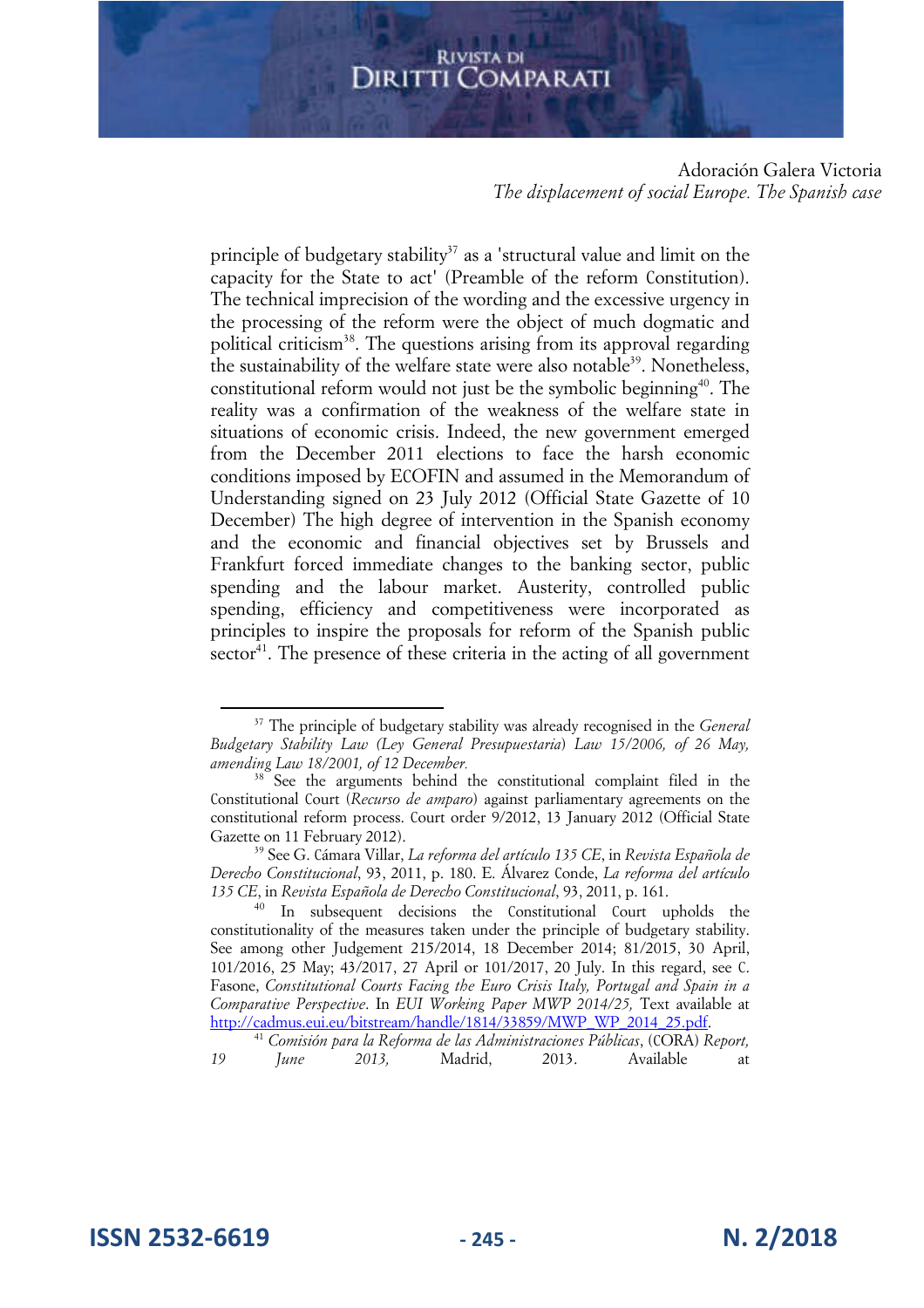Adoración Galera Victoria *The displacement of social Europe. The Spanish case* 

(state, regional and local) have had direct negative effects on the provision of basic social rights such as education, health and social benefits, not to mention the labour conditions of working people.

3.2. *The main legal measures against the crisis in the sectors of health, education and the labour market* 

The following pages analyse the main legal anti-crisis measures adopted in these sectors crucial for people: health, education and the labour market. This is presented chronologically along with the contradictions that are noticed from the assumptions of social constitutionalism. To this end, we will recall the legislative reforms adopted during the crisis in Spain and the main judicial decisions affecting them.

a) *In the health sector*, conditions or limited access to health care, which eliminate the universal and free nature of the Spanish system (health co-payment, several conditions on access by nonnationals) were established. The right to health protection is recognised by the Spanish Constitution under article 43, on the Rights and Duties of Citizens. It specifically establishes that 'The right to health protection is recognised' (paragraph 1) and 'it is incumbent upon the public authorities to organize and watch over public health by means of preventive measures and the necessary benefits and services'. Therefore, the social State recognises the right of all people to health care, and all competent public authorities (Central Government and the Autonomous Communities) are obliged to guarantee this right. Due to the characteristics of the Spanish territorial system, the National Health System (NHS) is composed of a complex set of rules of differing natures and territorial scopes<sup>42</sup>. Since

http://transparencia.gob.es/transparencia/dam/jcr:b1c69477-9882-41a5-9f6d-5cbb46fa12b4/reforma-AAPP.PDF (accessed 15 March 2018).

<sup>42</sup> See among others M. León Alonso, *La protección constitucional de la salud en el marco del Estado social y democrático de Derecho*, Doctoral thesis, Salamanca 2009,

http://gredos.usal.es/jspui/bitstream/10366/18595/1/DDPG\_Proteccion%20consti tucional%20salud.pdf (accessed 15 Mach 2018); Y. Gómez Sánchez, *Constitución*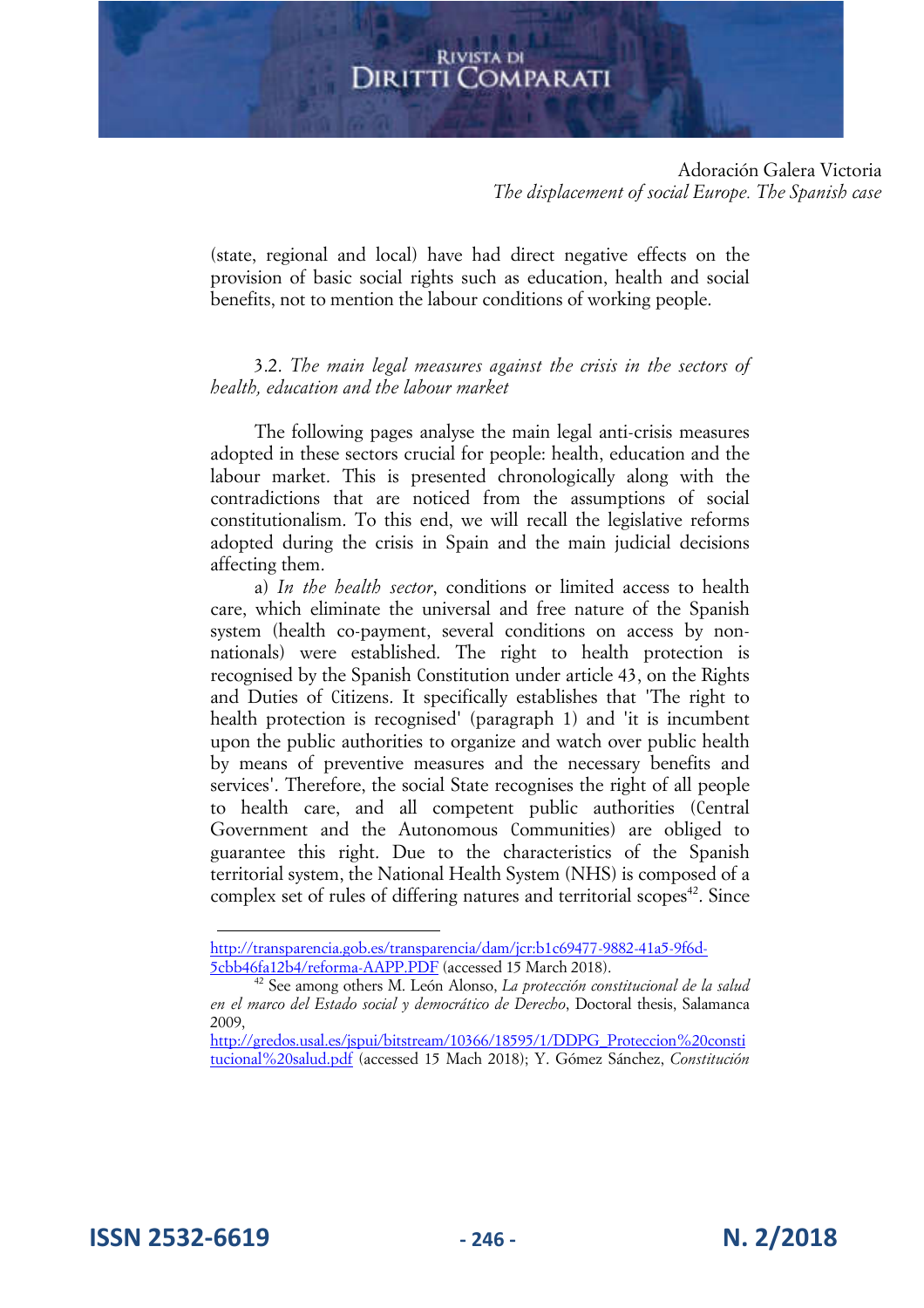Adoración Galera Victoria *The displacement of social Europe. The Spanish case* 

the decade of the eighties the health system had been built on these constitutional rules and, in particular, on two basic principles: universal coverage and free health services. However, both principles were broken by the implementation of the first crisis management measures in this sector.

In fact, austerity measures promoting the reform of the health care system affected access as well as benefits and quality. On the one hand, the quantity and quality of health care was reduced by the first measures. Also the introduction of the controversial health copayment was damaging to users of the system. The extraordinary measures to reduce the public deficit introduced by Royal Decree-Law No. 8/2010 on 20 May, affecting numbers and wages of public workers, inevitably included National Health System workers. There was a lowering and freezing of wages, a reduction in employment and in opportunities for access by new specialised health workers (especially marked among new doctors and nurses).

Besides these measures to reduce the expenses of sanitary personnel, in parallel, measures directed at rationalising (reducing) expenses relating to sanitary material pharmaceutical products were adopted. The strongest and most criticised measures would consist of reducing the number of free medicines for patients, previously entirely supported by the NHS. The known health co-payment now required each patient to provide at least 10 per cent of pharmaceutical expenditure, although with the percentage being limited to a fixed amount per month based on income<sup>43</sup>. With this measure, the gratuity of the system was broken.

According to the data examined, the negative effects of these first measures on the quality of public service and the effectiveness of the right to health protection were immediate: the number of beds per inhabitant decreased considerably (Three point three per each inhabitant in 2007 to two point one per each inhabitant in 2011);

*Española y Salud: fundamentos y dilemas de desarrollo del SNS*, Madrid, 2012 Available at  $\frac{\text{http://e-}{}$ spacio.uned.es/fez/eserv/bibliuned:500644/n6.11 Constituci\_n\_Espa\_\_ola\_y\_salu d.pdf (accessed 15 March 2018),

<sup>43</sup> Royal Decree-Law No.4/2010, 26 March 2010 for the rationalisation of pharmaceutical expenditure charged to the National Healthcare System).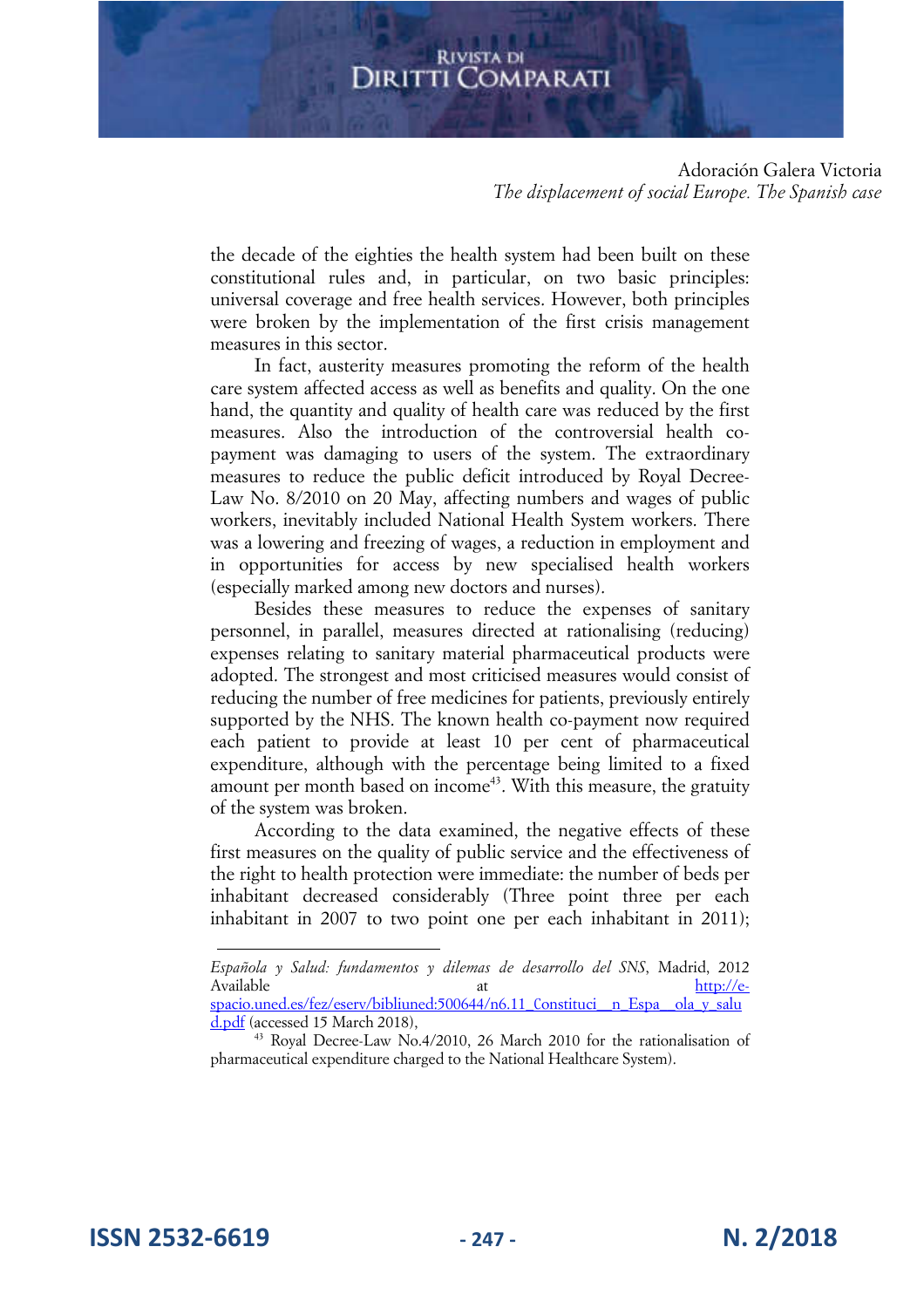Adoración Galera Victoria *The displacement of social Europe. The Spanish case* 

waiting lists for certain types of surgery increased, compared to the desirable trend initiated in the years before the crisis; and citizens now had to be involved in direct spending on medicines<sup>44</sup>.

In addition, the complexity of the territorial system of powers relating to healthcare between the State and the Autonomous Communities provided a difficult map for the exercise of this right on an equal basis in Spanish territory as a whole. Reasonable differences in the exercise of this or any other fundamental right are admitted within the framework of the territorial model. Indeed, according to an established doctrine and constitutional jurisprudence, equality does not mean identity or homogeneity in subjective positions of all people in all parts of the territory; rather, it means the guarantee of an equal basic core for all matters fixed by the central State from which nonsubstantial differences are possible within the conditions of the exercising of the rights in each Autonomous Community<sup>45</sup>. However, these minimum conditions for all would not be respected by the Autonomous Community of Catalonia when introducing the copayment of one euro per prescription for *all* users of the Catalan health system. This measure has been declared contrary to the constitution (*Constitutional Court, Judgment 71/2014, 6 May*).

Another measure taken in the context of the crisis, and of great interest in this matter, affected holders of the right to healthcare. In effect, the Government redefined these through the concept of *insured* and *beneficiary* and linked healthcare to the Social Security system. Thus, in practice, the limitations of access to the system now fell on irregular and non-resident immigrants, who were only guaranteed healthcare in emergency situations (serious illness or accidents) and specific groups of people (pregnancy, childbirth and postnatal care, and minors). The political reactions opposed to this rule were immediate because it was considered contrary to equality

**ISSN 2532-6619 - 248 - N. 2/2018**

<sup>44</sup> See J. Lladós Vila and T. Freixes, Study *The impact of the crisis on fundamental rights across Member States of the EU- Country report on Spain*, Document requested by the Committee on Civil, Liberties, Justice and Home Affairs, Brussels 2015, Document available at: www.europarl.europa.eu/studies (accessed 145 March 2018), p. 36-40.

<sup>45</sup> *Constitutional Court sentences 37/1981, 16 November; 37/1987, 26 March, 52/1988, 24 March*.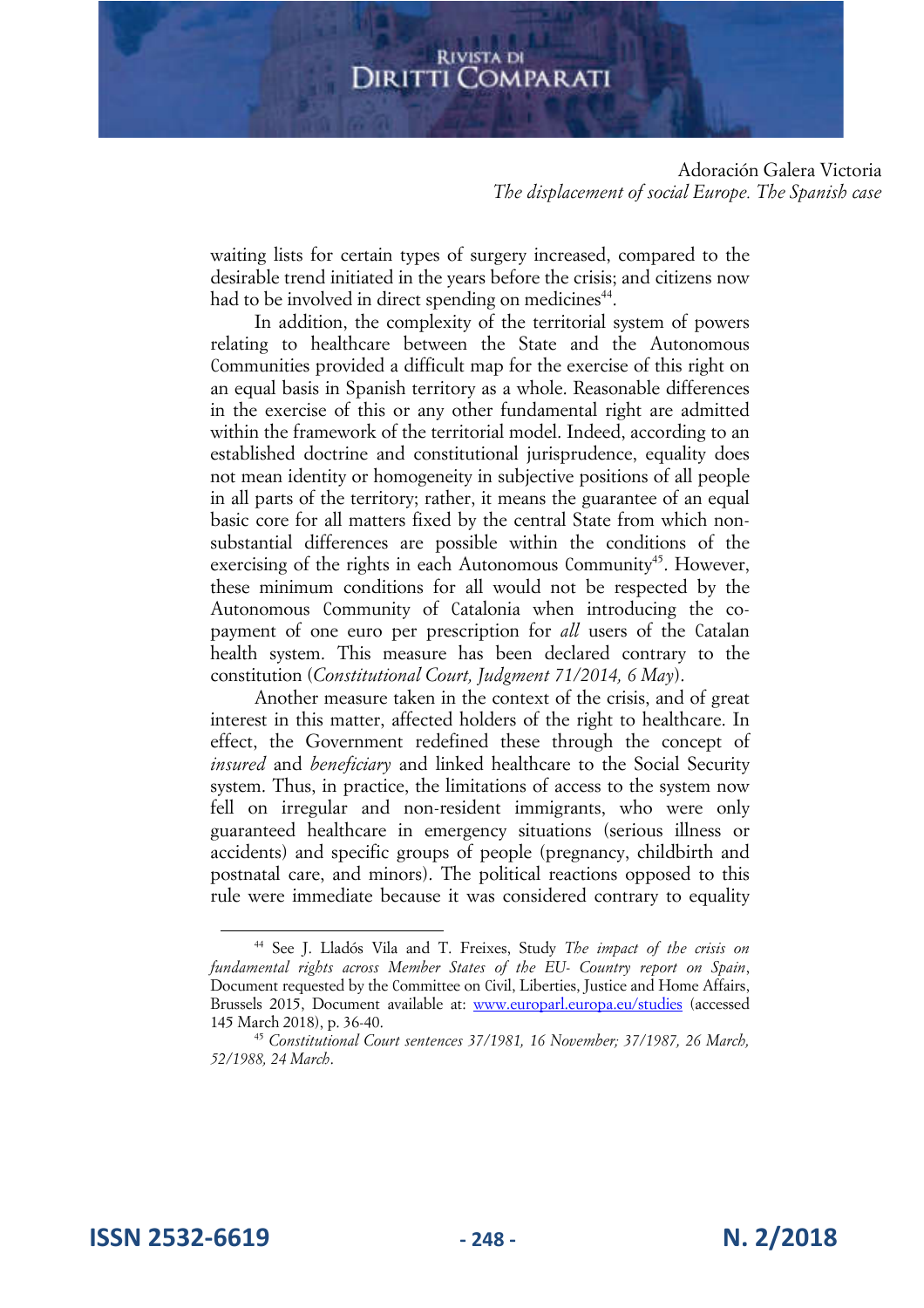Adoración Galera Victoria *The displacement of social Europe. The Spanish case* 

and especially adverse for the most vulnerable groups. Among the scientific doctrine, critics have also been numerous because this measure limited the holders of a right by means of *emergency legislation*, through decree law (Royal Decree-Law No. 16/2012), whose suitability is constitutionally questionable<sup>46</sup>.

Four years after coming into force, *Constitutional Court Judgment 139/2016, 21 July* confirms the constitutionality of these measures. The social and economic content of the right to healthcare and the context of crisis in which the regulation was approved are the central arguments of the judicial decision. The Court also relied on its precedents (*Constitutional Court Judgment 236/2007, legal ground 4*) and the jurisprudence of the Court of Justice of the European Union (CJEU) (Judgment of the Court, First Chamber of 14 June 2016) to affirm: 'The legislature may take into account the data of their legal and administrative situation in Spain, and therefore, require foreign authorisation of stay or residence as a requirement for the exercise of some constitutional rights'. The purpose of the rule in question is none other than the 'preservation of constitutionally protected interests, such as the maintenance of the public health system, without ignoring the possibilities of the system at a time of intense economic complications, observing the distinction between foreigners with residence permits and those without' (*Constitutional Court Judgment 139/2016, legal ground 12)*.

However, we share the opinion expressed in the dissenting opinion to this judgment opposing this legal interpretation based on budgetary constraints. Firstly, it departs from its precedents with a weak argument that removes the rights to healthcare, life and physical integrity on the basis of 'eventual cost savings'<sup>47</sup>. Secondly, it argues

**ISSN 2532-6619 - 249 - N. 2/2018**

<sup>46</sup> Among others see V. Aguado i Cudolà - Prado Pérez, *Derecho a la protección de la salud y exclusión de la asistencia sanitaria: la crisis económica como pretexto para la limitación del acceso a los servicios y prestaciones del estado del bienestar*, *Revista Vasca de Administración Pública* , 99-100, 2014, p. 87 at 110, p. 89- 93; J. Cantero Martínez, *Constitución y derecho a la protección de la salud. ¿Existe algún límite frente a los recortes sanitarios?*, *Revista CESCO de Derecho de Consumo* , 8, 2013, p. 1 at p. 26, p. 24-26. Available at www.revista.uclm.es/index.php/cesco (last accessed 15 March 2018).

<sup>47</sup> *Court order 239/2012, 12 December, legal ground 5; 114/2014, 8 April, ground 8 and 54/2016, 1 Mars, ground 5*).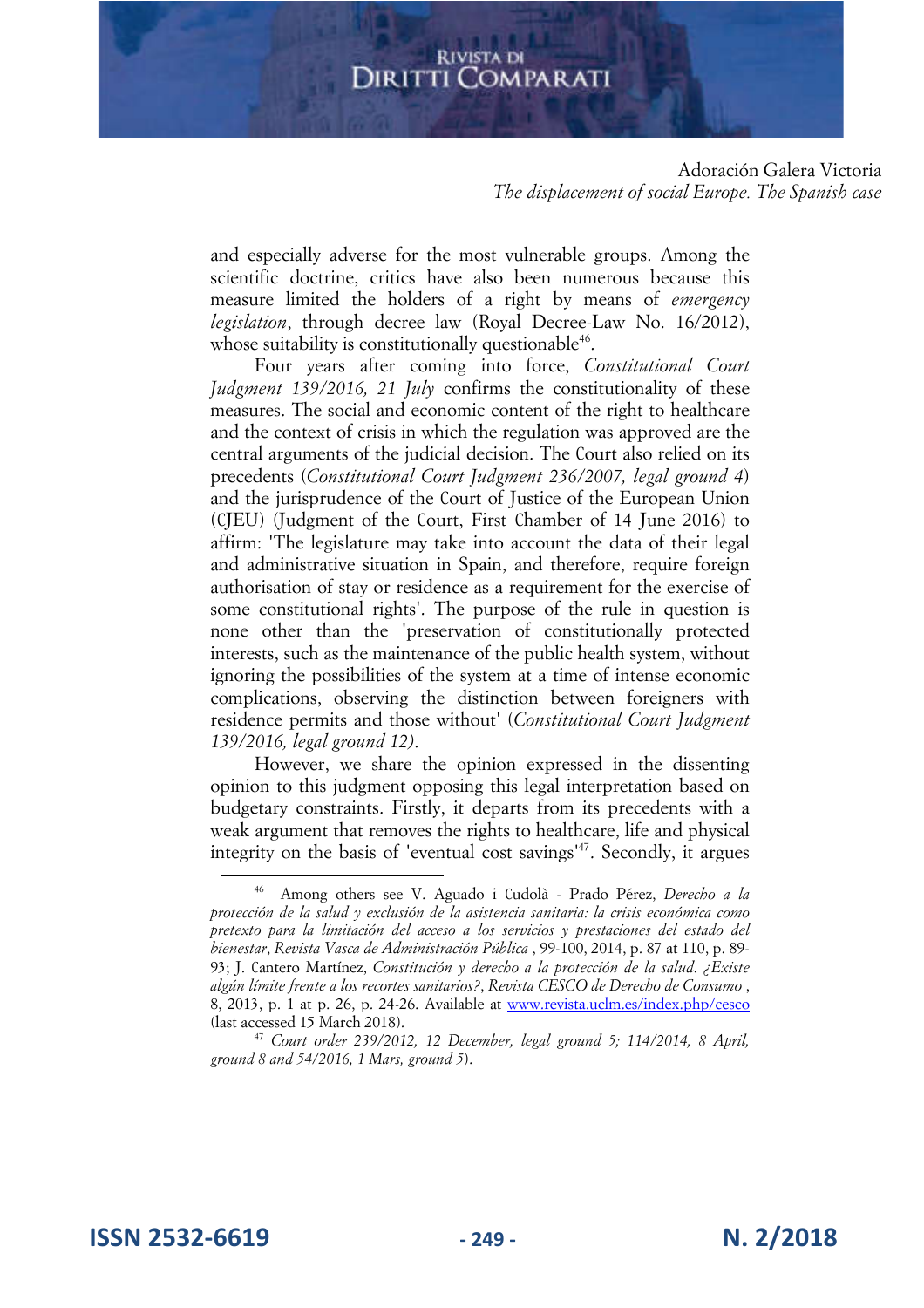Adoración Galera Victoria *The displacement of social Europe. The Spanish case* 

against well-established case law from the European Court of Human Rights, to which the Spanish courts are linked, interpreting the content of fundamental rights<sup>48</sup>. Thirdly, and most importantly, because the suppression of the universality of the right to healthcare produces a reversibility of a social right and, therefore, requires a strong, sufficient and reasoned motivation that does not appear in the one made by the majority of the Court. In the context of the Welfare State it seems necessary that an eventual reversibility of a social right already achieved must be sufficiently motivated as it supposes deprives the person of social achievement (see Dissenting opinion, grounds II and III).

b) *In the education sector*, changes have negatively impacted on the quality of public education and restricted equal access and exercise to this right. According to the line of international and European treaties (article 26 Universal Declaration of Human Rights, 2 European Human Rights Convention or 14 EU Charter of Fundamental Rights of the European Union, among other texts), the Spanish Constitution includes the right of education with a double dimension: on the one hand, as a right of liberty and, on the other hand, as a social right which obliges the State to provide the public service of education (article 27 SC)<sup>49</sup>. In accordance with its social dimension, the Constitution obliges the Spanish public powers (State and Autonomous Communities) to provide the public service according to the principles of universality, quality and gratuity. These basic requirements for the enjoyment of the right and the provision of the public service have also been identified with the four *a's*: affordability, accessibility, acceptability and adaptability<sup>50</sup>. However, these principles have been called into question in the wake of the economic crisis. Certainly the changes have adversely affected the

**ISSN 2532-6619 - 250 - N. 2/2018**

<sup>48</sup> *Judgment ECHR cases D. v UK* 2 May 1997; *Panaitescu v. Romania* 10 April 2012; *Valentin Câmpeanu v. Romania*, 17 July 2014; *Brincat et al. v. Malta,* 24 July 2014, among others.

<sup>49</sup> *Cf*. Vidal Prado, *Educación y austeridad*, 1, *Lex social: Revista de los derechos sociales, 1* 2014, p. 21 at 33, p. 29 ss.

<sup>5</sup><sup>0</sup> *Cf.* L. Cotino, *El Derecho a la educación como derecho fundamental especial atención a su dimensión social prestacional Madrid,* 2012.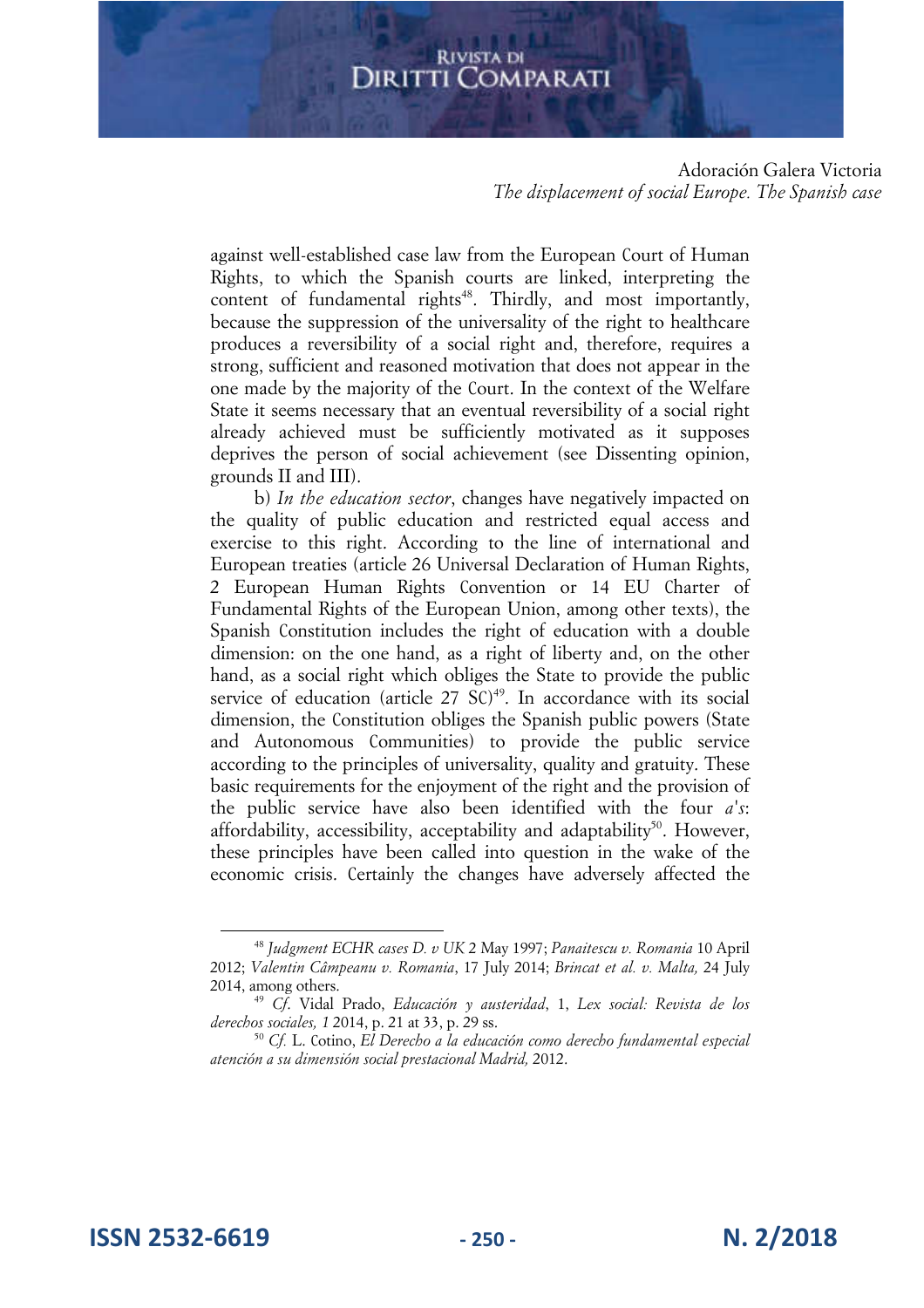#### Adoración Galera Victoria *The displacement of social Europe. The Spanish case*

quality of public education and restricted equal access to it for all individuals<sup>51</sup>.

As in the health sector (and also in the labour sector, as will be discussed below), changes in the education system were adopted through emergency legislation (royal decree), politically justified by the public spending rationalization and savings commitments. However, at the legal level, we can again observe the numerous use (and 'abuse') of emergency legislation in this period which confirms the enormous role of the government vis-à-vis parliament in this economic context<sup>52</sup>. The rules were barely debated by parliament. Classical parliamentary activity focused on the discussion and debate of legislation was weak, with the government politically managing and regulating the crisis. In any case, this weakness of the Spanish parliament vis-à-vis the government has been identified as a common feature among the parliaments of the European debtor countries, as opposed to the greater strength of parliaments of the European creditor countries<sup>53</sup>.

In these circumstances, and in the education sector, the first and most important measure was introduced by Royal Decree-Law No. 14/2012 on 20 April, which fell directly on teachers, impoverishing their working conditions through increases in working hours and salary reductions, along with increases in teacher/student ratios. The consequences of this measure are clear: the loss of the working

**ISSN 2532-6619 - 251 - N. 2/2018**

<sup>51</sup> See among others A. Aguilar Calahorro, La dimensión del Estado y las Administraciones Públicas en España, in *Revista de Derecho Constitucional Europeo,*  20 2013. Available at www.ugr.es/~redce/REDCE20/articulos/02\_A\_AGUILAR.htm (accessed 15 March 2018); A. Boto Álvarez, *Medidas anti-crisis y reforma de las Administraciones: ¿quid de los servicios públicos?*, 2014 at www.academia.edu/7137933/Medidas\_anticrisis y reforma de las Administraciones quid de los servicios publicos (accessed 15 March 2018).

<sup>52</sup> See A. M. Carmona Contreras, *El decreto-ley en tiempos de crisis,* in *Revista catalana de dret públic*, 47, 2013, p. 1 at p. 20, p. 14.

<sup>53</sup> See S. Ragone, *La incidencia de la crisis en la distribución interna del poder entre parlamentos y gobiernos nacionales,* in *Revista de Derecho Constitucional Europeo*, 24, 2015 Available at www.ugr.es/~redce/REDCE24/articulos/03\_RAGONE.htm (accessed 15 March 2016).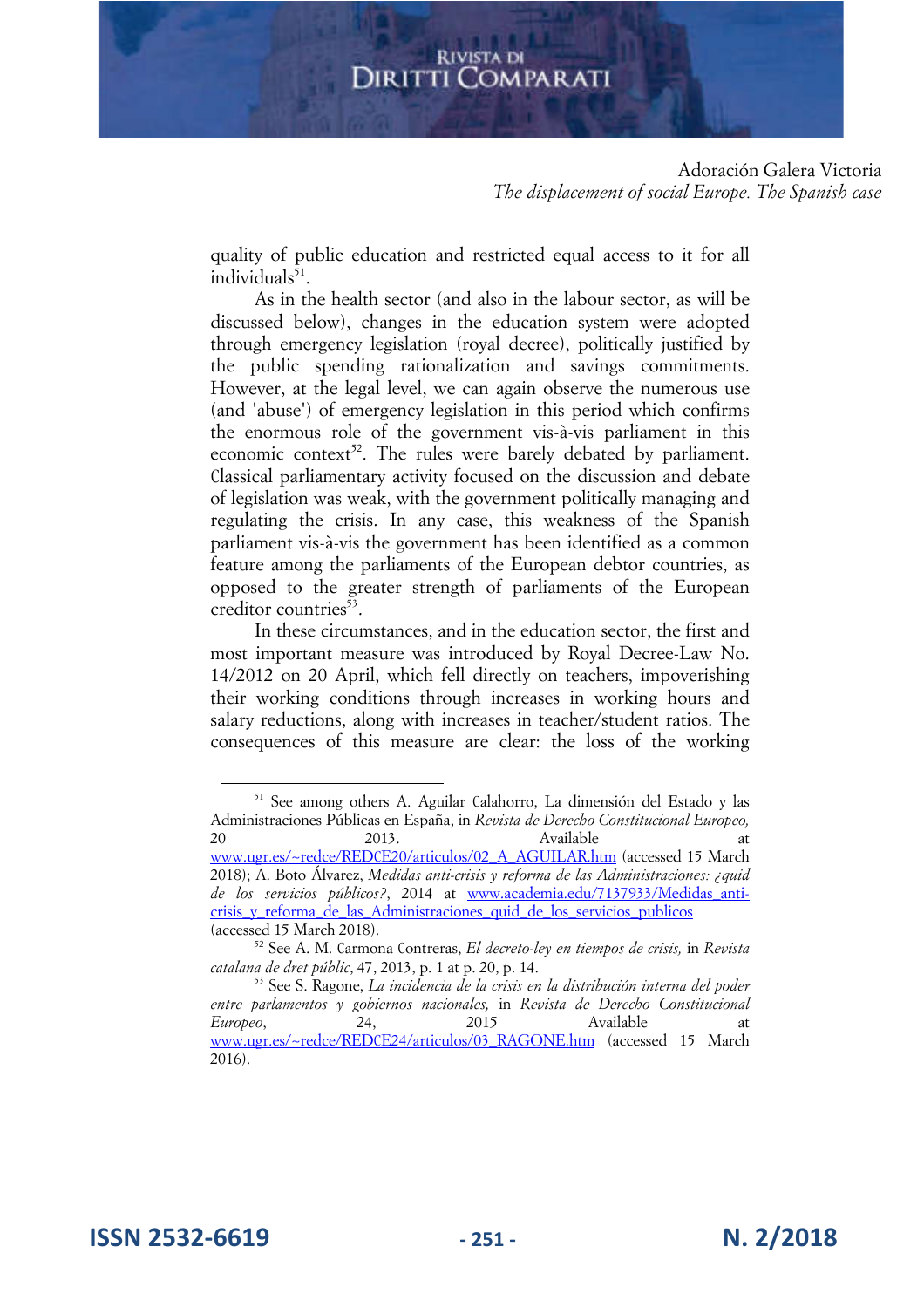Adoración Galera Victoria *The displacement of social Europe. The Spanish case* 

conditions of the workers in this sector and the deterioration of the quality of education and the academic performance of students<sup>54</sup>. Moreover, the budget for grants and scholarships was reduced. Financial assistance destined to ensure training at all educational levels were cut by making the academic and income requirements for obtaining scholarships stricter.

However, the effects associated with these budget cuts raise doubts in terms of ensuring equal access to this right. In order to achieve this objective, and according to consistent case-law, public authorities should ensure the existence of scholarships and financial aid. It is true that study aids (educational scholarship or grants) are not an instrument of social, rather educational and academic policy<sup>55</sup>. Nonetheless, we believe that the criteria used to review scholarship and grants policy was not due to changes in the Government's educational policy. Instead, it seems that economic cuts for scholarships and study aids were due almost exclusively to the implementation of austerity measures and savings in public spending. The economic policy implemented 'to contribute to achieving the mandatory objective of budgetary stability deriving from the constitutional framework and the European Union' according to the reasons stated in the Government (Royal Decree law No.14/2012).

In short, access to and enjoyment of the right to education at all levels has worsened, as the reality of recent years in Spain shows. OECD reports reveal remarkable data and information: a) The ratio of students per teacher is below the OECD average at all levels of education b) public funding has seen some reductions due to the economic crisis, although expenditure per student continues to be above the OECD average; c) High dropout and youth unemployment rates d) the performance of 15-year-olds was just below the OECD average (PISA 2012) and has remained unchanged over the years (PISA 2015). The conclusions are clear. Spanish educational system policies require efforts focused on quality of education and training to all<sup>56</sup>. Therefore, faced with the trend in recent years, educational

**ISSN 2532-6619 - 252 - N. 2/2018**

<sup>54</sup> .See J. Lladós Vila and T. Freixes, *supra* n 46, pp. 26-28.

<sup>55</sup> C. Vidal Prado, *supra* n. 51, p. 32.

<sup>56</sup> OECD *Education policy Outlook: Spain*, (2014) Available at www.oecd.org/edu/highlightsspain.htm (accessed 15 Mach 2018). See also OECD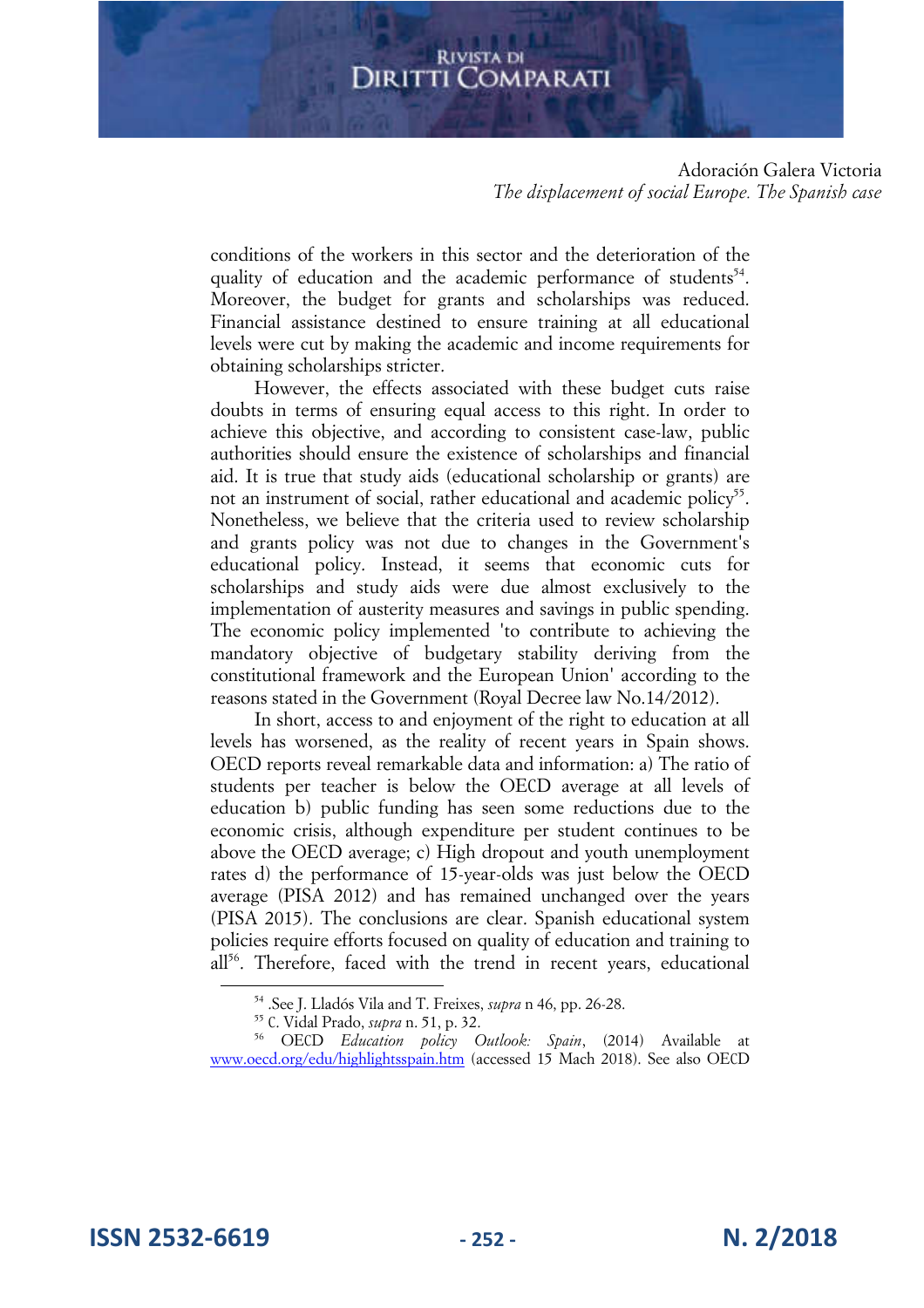#### Adoración Galera Victoria *The displacement of social Europe. The Spanish case*

policies must achieve an important social function of the State: to correct the social and economic inequalities of students and to guarantee the equality of opportunities for the enjoyment of a quality education.

c) On the other hand, along with the macroeconomic measures taken in order to reduce Spanish public spending, the Troika imposed 'structural reforms' *in the labour market* as additional measures to improve the functioning of the labour market and increase employment. In this sector, as has been pointed out previously, the following measures were immediately adopted, beginning with freezing the wages of public workers, but in general, worsening the employment conditions of workers in general through increasing working hours and reducing salaries and the flexibility of the labour market. The necessary reform of the production model, based for decades on the real estate sector, has been practically left out of political debate. Instead, as can be seen, it has fallen on the workers, through the loss of previously-established rights $57$ .

In response to obligations with Europe, two labour market reforms were implemented. The first was approved in June 2010 (Decree Law 10/2010, on 16 June, confirmed by Act 35/2010, 17 September). Among new changes, attention may be drawn to two measures: a) The introduction of flexibility within companies through changes in working conditions: adjustment or reduction of working hours and schedules motivated by economic, technical, organizational or production reasons; b) Dismissal for economic reasons was established, and severance payments were reduced. These first measures were presented as temporary instruments to adjust labour relations, deriving from the economic crisis. However, the changes produced by this labour legislation on workers' conditions have been consolidated in subsequent reforms that deepen the tendency to place

**ISSN 2532-6619 - 253 - N. 2/2018**

PISA 2015 Results. (Volume I and II), Published on December 06, PISA, (OEDC Publishing 2016), Available at www.oecd-ilibrary.org/education/pisa\_19963777 (accessed 15 Mach 2015).

<sup>57</sup> *Cf.* A.Baylos Grau and F. Trillo Párraga, *El impacto de las medidas anticrisis y la situación social y laboral: España (Comité Económico y Social Europeo* 2013) Available at www.eesc.europa.eu/resources/docs/qe-31-12-352-es-c.pdf (Accessed 15 Mach 2018).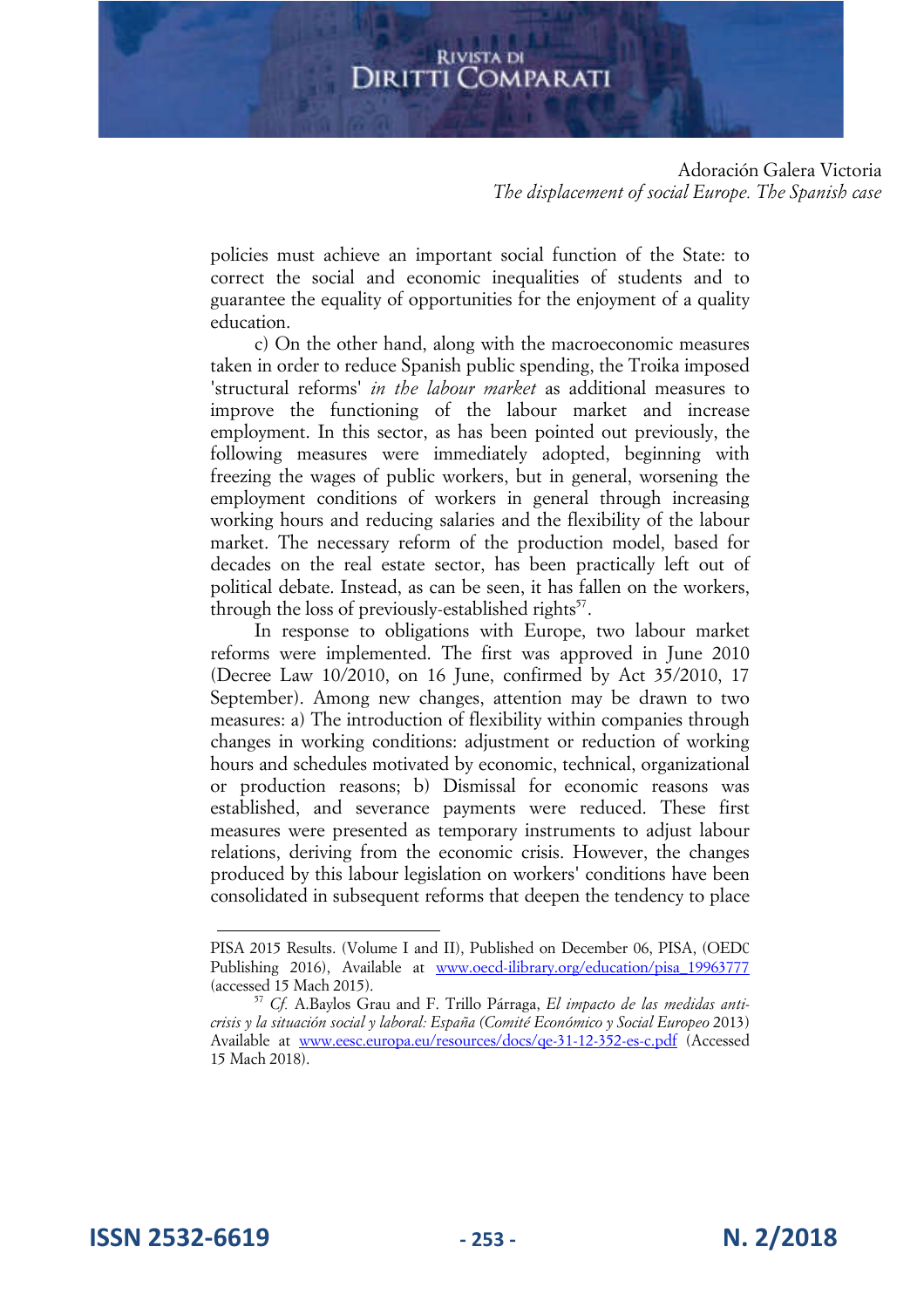Adoración Galera Victoria *The displacement of social Europe. The Spanish case* 

employees in weakened positions against employers. In addition, this legislation implies an important impairment in the rights acquired by the workers.

In any case, the most intense and controversial labour reform was approved in February 2012<sup>58</sup>. Due to the inefficiency of the labour reform of 2010, this reform was a new attempt to promote job creation and correct the excessive duality and precariousness of the Spanish labour market. However, it did not achieve its purpose. The alarming unemployment data for subsequent years is proof of this failure. The unemployment rate stood at twenty six point nine per cent in the first quarter of 2013, at twenty five point nine per cent in the same period in 2014 and twenty three point seven per cent in 2015, according to official data published on the Spanish Active Population Survey. Instead, the second labour reform of the crisis has had a huge and direct impact on the individual labour rights of workers (Working hours, schedules, work shifts, training, conciliation between work and family life or syndication, among others) and the collective rights of workers (right to collective bargaining).

In the labour law of the crisis, 'work' is no longer considered as a right and an end in itself, to be understood as a means to achieve employment growth. Work is one more element of the production system, where the focus of interest shifts from workers and their working conditions to the employer. The employer now has a recognised dominant position in employment relationships, determining the working conditions of the worker to an even greater extent<sup>59</sup>. The internal and external flexibility of labour relations have been accentuated. The right to collective bargaining was modified both in its structure and in its content. This legislative power decision was subject to constitutional review.

Indeed, one of the most striking and controversial changes brought about by this reform is the non-application of the conditions agreed in a Collective Agreement via a unilateral decision of either party. In practice, this means the absence of social dialogue in the

<sup>58</sup> Decree law No. 3/2012, confirmed by Act No. 3/2012, 6 July.

<sup>59</sup> See M. Rodríguez-Piñero y Bravo-Ferrer et al., *La nueva reforma laboral*, in *Relaciones laborales: Revista crítica de teoría y práctica*, 5, 2012 p. 1-39, p. 2.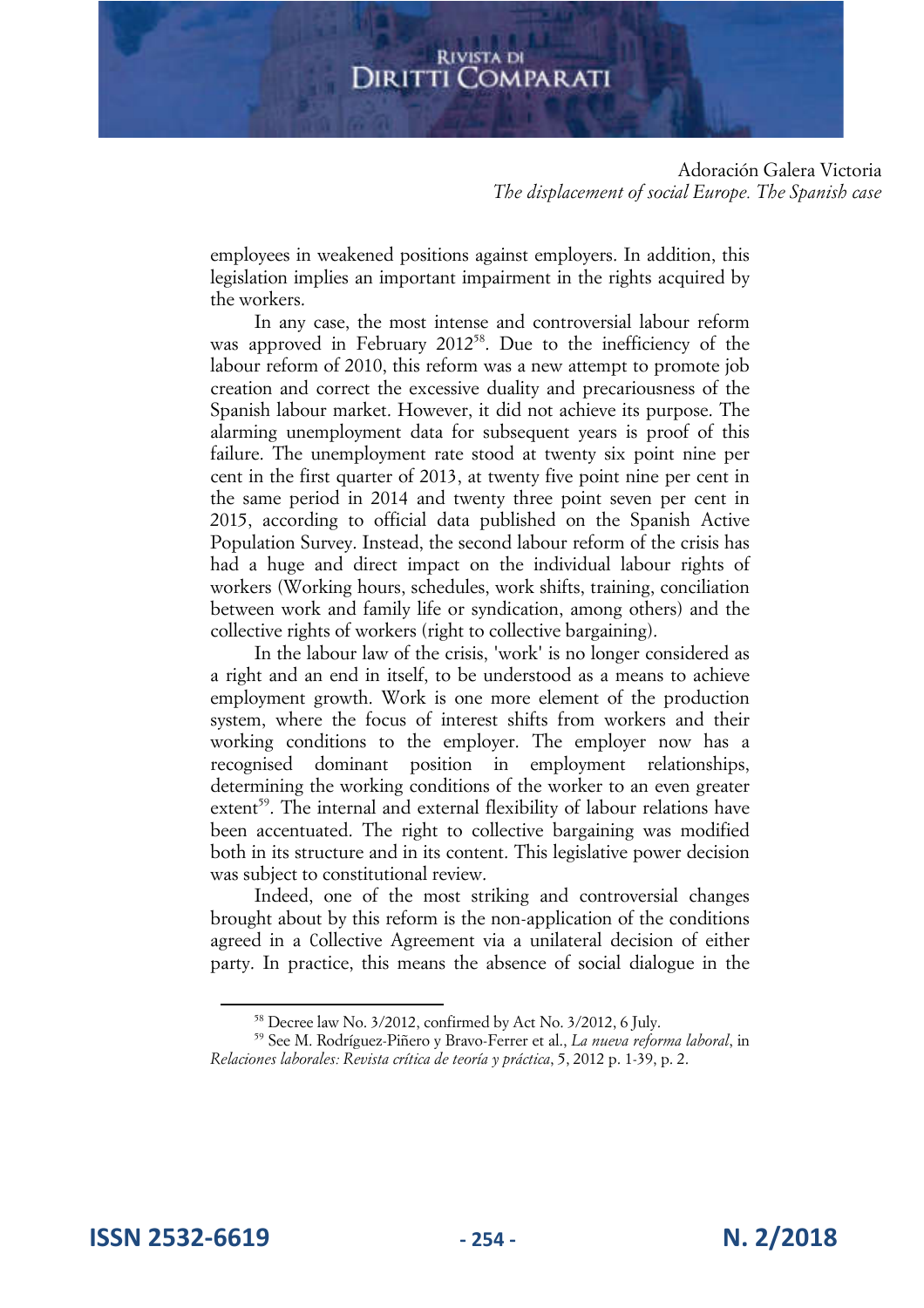Adoración Galera Victoria *The displacement of social Europe. The Spanish case* 

adoption of decisions of great significance for workers. Despite doubts about the constitutionality of this measure, the Constitutional Court confirmed the action of the labour legislator, noting that it does not affect the rights to collective bargaining (article 37 SC) or freedom of association (article 38 SC) 60 . The opinion of the majority of the court is based on the legislator's capacity to define the right to collective bargaining and the situation of economic and labour crisis that justifies a legal measure aimed at job growth.

However, we share the doctrinal opinions and arguments of the dissenting opinions that accompany both judgments for two reasons: firstly, because the argument of the majority of the Tribunal departs from its interpretive line to not confirm the essential content of the right as a limit to the freedom of the lawmaker and, secondly, because this decision is inconsistent with the mandates of the Welfare State<sup>61</sup>. In addition, these arguments were not presented after a rigorous judgment on the suitability, necessity and proportionality of the measures that would justify, if necessary, the impairment of consolidated labour rights<sup>62</sup>. In short, trying to justify the loss of social rights based almost exclusively on the economic situation is legally weak but also dangerous, as it openly admits the weakness of the Social State against the demands of the Market and the Economy. This once again confirms the important role and predominance of the economic Constitution compared to the constitutional mandates of the Welfare State.

In summary, Spain, along with other Member States, has been subject to the incorporation of a regressive trend in social and labour rights. Labour market reforms have generated harsh effects on the social and labour rights of workers and, therefore, against the European Social Charter<sup>63</sup>. In the employment market, the Eurozone

**ISSN 2532-6619 - 255 - N. 2/2018**

<sup>6</sup><sup>0</sup> *Constitutional Court Judgment* 119/2014, 16 July and 8/2015, 22 January.

<sup>61</sup> *Constitutional Court Judgment 11/2016* and *8/2015*. Dissenting opinions.

<sup>62</sup> See P. Requejo, *El papel de la crisis económica en la argumentación del Tribunal Constitucional. Comentario a la STC 119/2014*, in *Teoría y Realidad Constitucional*, 36, 2015 p. 417 at 437, p. 430, 434.

<sup>63</sup> C. Barnard, *L'effet de la crise sur le droit du travail au Royaume-Uni: Révolution ou Evolution?*, in *Revue de Droit Comparé du travail et de la sécurité sociale*, 2, 2012, p. 96 at p. 105 and C. Barnard, *supra* n. 28; S. Claumaert and I.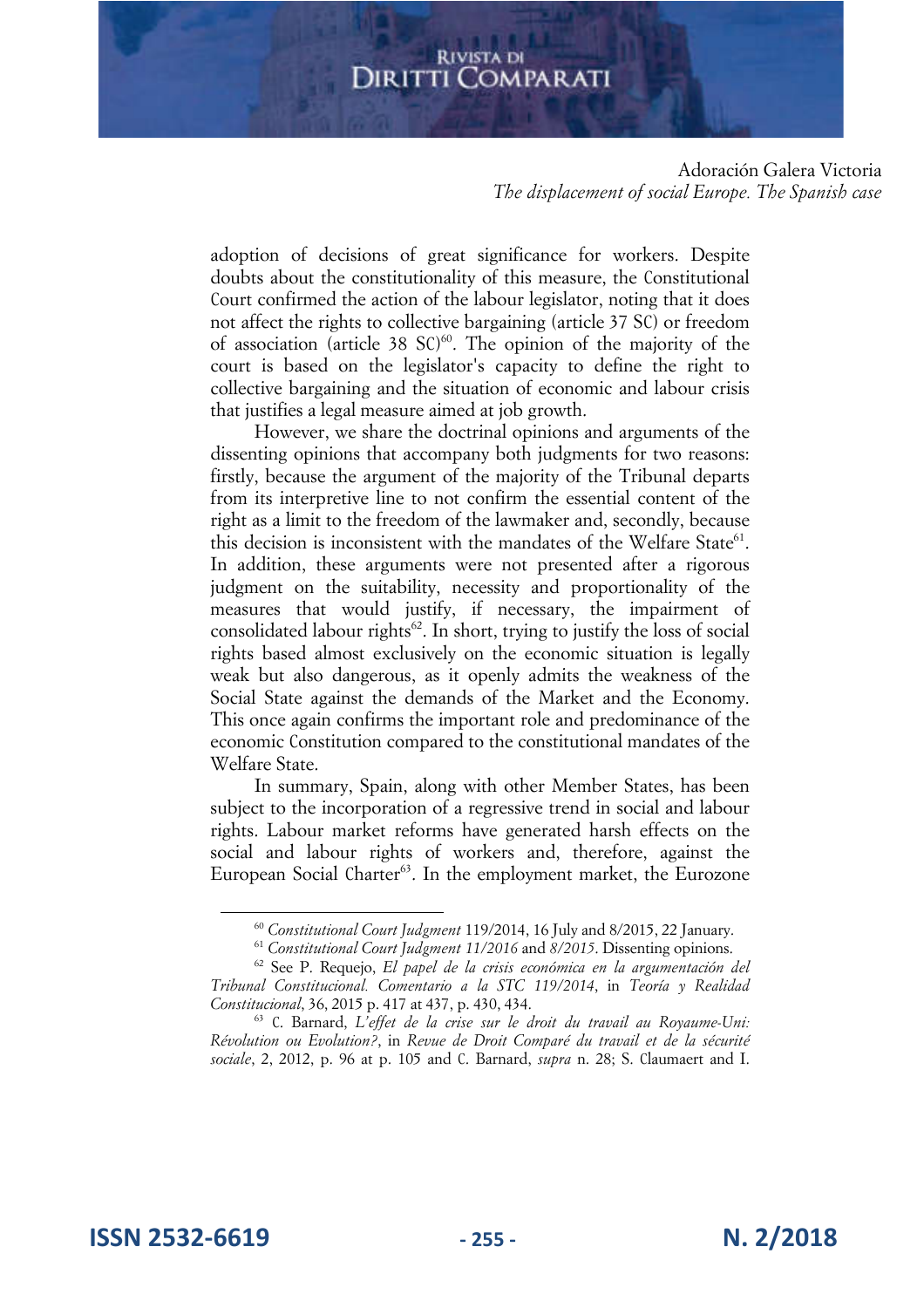#### Adoración Galera Victoria *The displacement of social Europe. The Spanish case*

crisis has significantly reduced the possibility of improving the working conditions of workers, and has failed to promote employment, at least in adequate working conditions. The European system of industrial relations should not be governed solely by criteria of productivity or competitiveness. The labour market should not be so flexible as to make the European social protection model unrecognizable<sup>64</sup>. The measures taken by the Spanish authorities have generated increases in the levels of inequality that continue to grow, although of the job destruction stage seems already complete<sup>65</sup>. At present, the Spanish labour market continues to maintain high rates of long-term unemployment and a divided labour market, with workers earning less and labour and social rights reduced.

#### 4. *Conclusions*

To conclude, I will attempt to recall, from a constitutional perspective, the severe impact of European and national crisis-related economic policy on the European social model and the values of equality and solidarity. The demands of austerity and reductions in public spending have prompted intensive reforms in the labour market and the public sector in Member States such as Spain, which have been hit hard by the economic crisis. The former has made the labour market more flexible at the expense of the rights of workers, and the latter has weakened the public sector in areas directly linked to basic rights such as education, healthcare and social benefits. The anti-crisis measures have been taken to correct economic imbalances, restore confidence and achieve economic growth. Nevertheless, the negative consequences generated in terms of social rights and the principle of equality cannot be assumable from a constitutional perspective.

**ISSN 2532-6619 - 256 - N. 2/2018**

Shömann, *The protection of fundamental social rights in times of crisis: A trade union battlefield*, in *Arbeitsvölkerrecht*, 2013, p. 239 at 256.

<sup>64</sup> *Cf.* B. Morata and M.T. Díaz Aznarte, *Reforma laboral en España: precariedad, desigualdad social y funcionamiento del mercado de trabajo*, in *Estudios Socio-Jurídicos*, 15(2) 2013, p. 41 at 71, p. 44.

<sup>65</sup> *Report OCDE*, Nov 2016.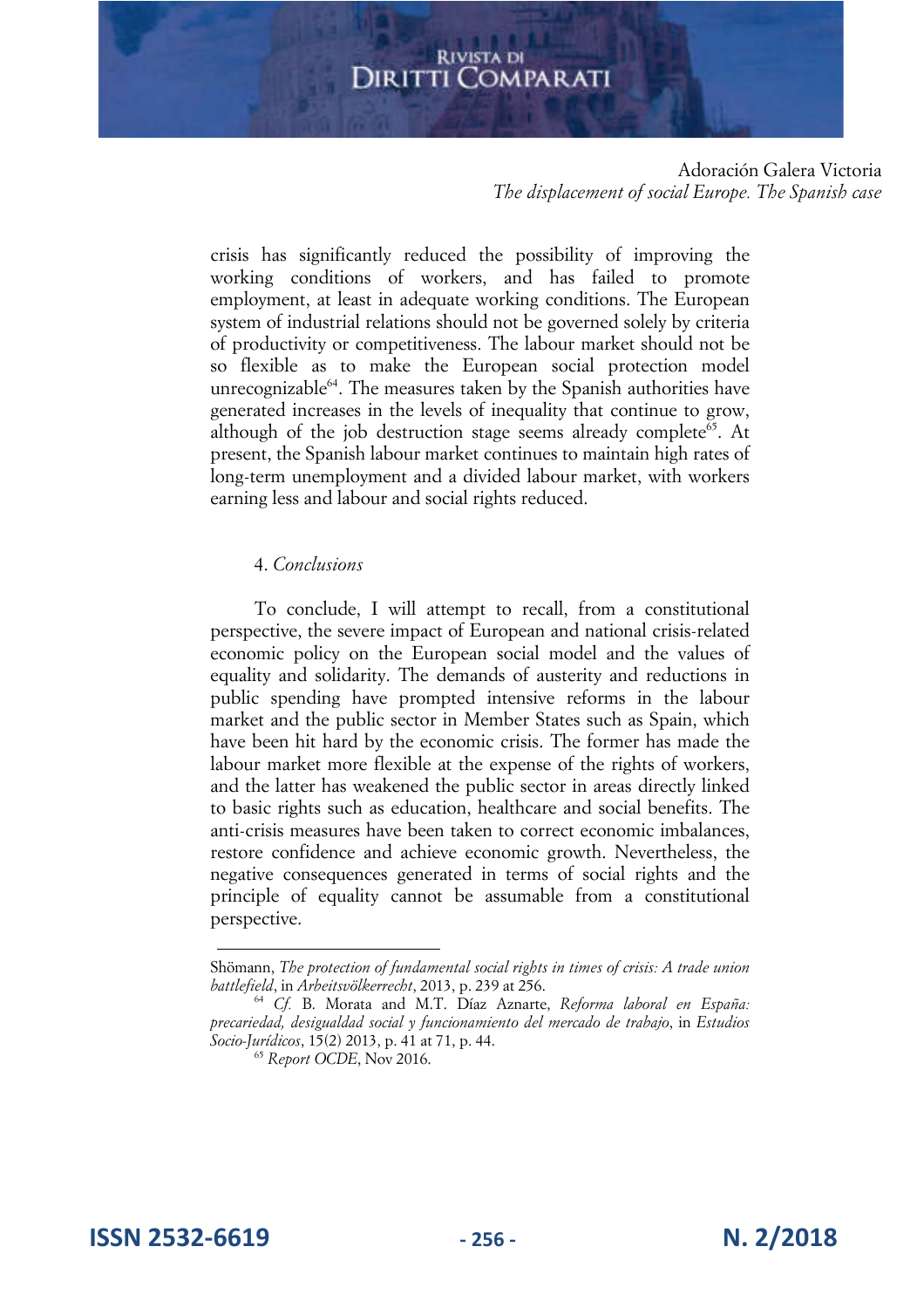Adoración Galera Victoria *The displacement of social Europe. The Spanish case* 

In my opinion, ways must be sought to achieve a balance between the constitutional principles of efficiency, rationality and quality in public administration and the guarantee of the rights of citizenship. The direct consequences of the anti-crisis measures analysed show a situation hardly compatible with the European Social Model and social constitutionalism. The State has ceased to assume part of its responsibility to citizens in the interest of greater economic growth. However, overcoming the crisis cannot be at the cost of the social model assumed by European constitutionalism and solidarity as an integrating principle within the European project.

If the perception was true that the current economic situation has stabilized, perhaps the question now is to adjust political trends in a line more consistent with social constitutionalism; in short, the European social model as one of the essentials pillars of the European project should not be abandoned, rather strengthened as a way to achieve economic growth without undermining rights and the principle of solidarity. This should be one of its key components of the European Union to define and strengthen its position as a political actor in the face of the challenges of globalization.

**Abstract**: The economic crisis that has visited many European countries since 2008, and the austerity policies adopted in the framework of the new economic governance of the European Union, which emerged at the beginning of the second decade of the present century, it is throws into question the very existence of the Welfare State and with that the commitment to equality and the realization of social rights inherent to the European Social Model.

In this context, the paper focuses on, and seeks to analyze, the constitutional consequences of the economic crisis on the realisation of the social rights of citizens and the values of equality and solidarity in the European Unión. The investigation asks firstly, what remains of the European social model after the crisis and, on a more practical level, what effects have the decisions of the Spanish authorities throughout the crisis years had on social rights and solidarity.

**Keywords**: European social model – solidarity - Eurozone crisis, welfare state - Spain